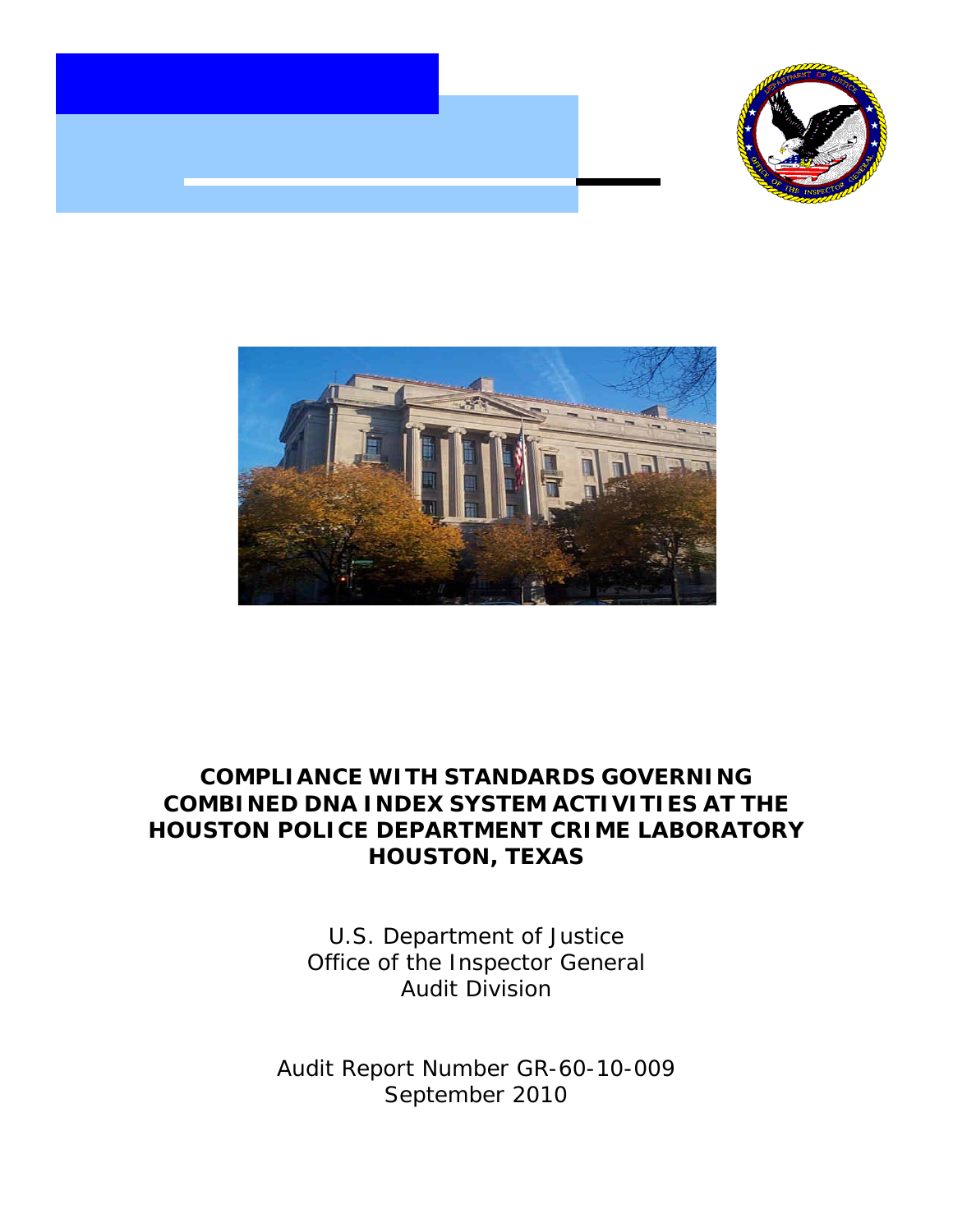# **COMPLIANCE WITH STANDARDS GOVERNING COMBINED DNA INDEX SYSTEM ACTIVITIES AT THE HOUSTON POLICE DEPARTMENT CRIME LABORATORY HOUSTON, TEXAS**

## **EXECUTIVE SUMMARY**

The Department of Justice Office of the Inspector General (OIG), Audit Division, has completed an audit of compliance with standards governing Combined DNA Index System (CODIS) activities at the Houston Police Department Crime Laboratory (Laboratory).

#### **Background**

The Federal Bureau of Investigation's (FBI) CODIS program combines forensic science and computer technology to provide an investigative tool to federal, state, and local crime laboratories in the United States, as well as those from select international law enforcement agencies. The CODIS program allows these crime laboratories to compare and match DNA profiles electronically to assist law enforcement in solving crimes and identifying missing or unidentified persons.<sup>[1](#page-1-0)</sup> The FBI's CODIS Unit manages CODIS, as well as develops, supports, and provides the program to crime laboratories to foster the exchange and comparison of forensic DNA evidence.

The FBI implemented CODIS as a distributed database with hierarchical levels that enable federal, state, and local crime laboratories to compare DNA profiles electronically. The hierarchy consists of three distinct levels that flow upward from the local level to the state level and then, if allowable, the national level. The National DNA Index System (NDIS), the highest level in the hierarchy, is managed by the FBI as the nation's DNA database containing DNA profiles uploaded by law enforcement agencies across the United States. NDIS enables the laboratories participating in the CODIS program to electronically compare DNA profiles on a national level. The State DNA Index System (SDIS) is used at the state level to serve as a state's DNA database containing DNA profiles from local laboratories and

<span id="page-1-0"></span> $\overline{\phantom{a}}$  $1$  DNA, or deoxyribonucleic acid, is genetic material found in almost all living cells that contains encoded information necessary for building and maintaining life. Approximately 99.9-percent of human DNA is the same for all people. The differences found in the remaining 0.1 percent allow scientists to develop a unique set of DNA identification characteristics (a DNA profile) for an individual by analyzing a specimen containing DNA.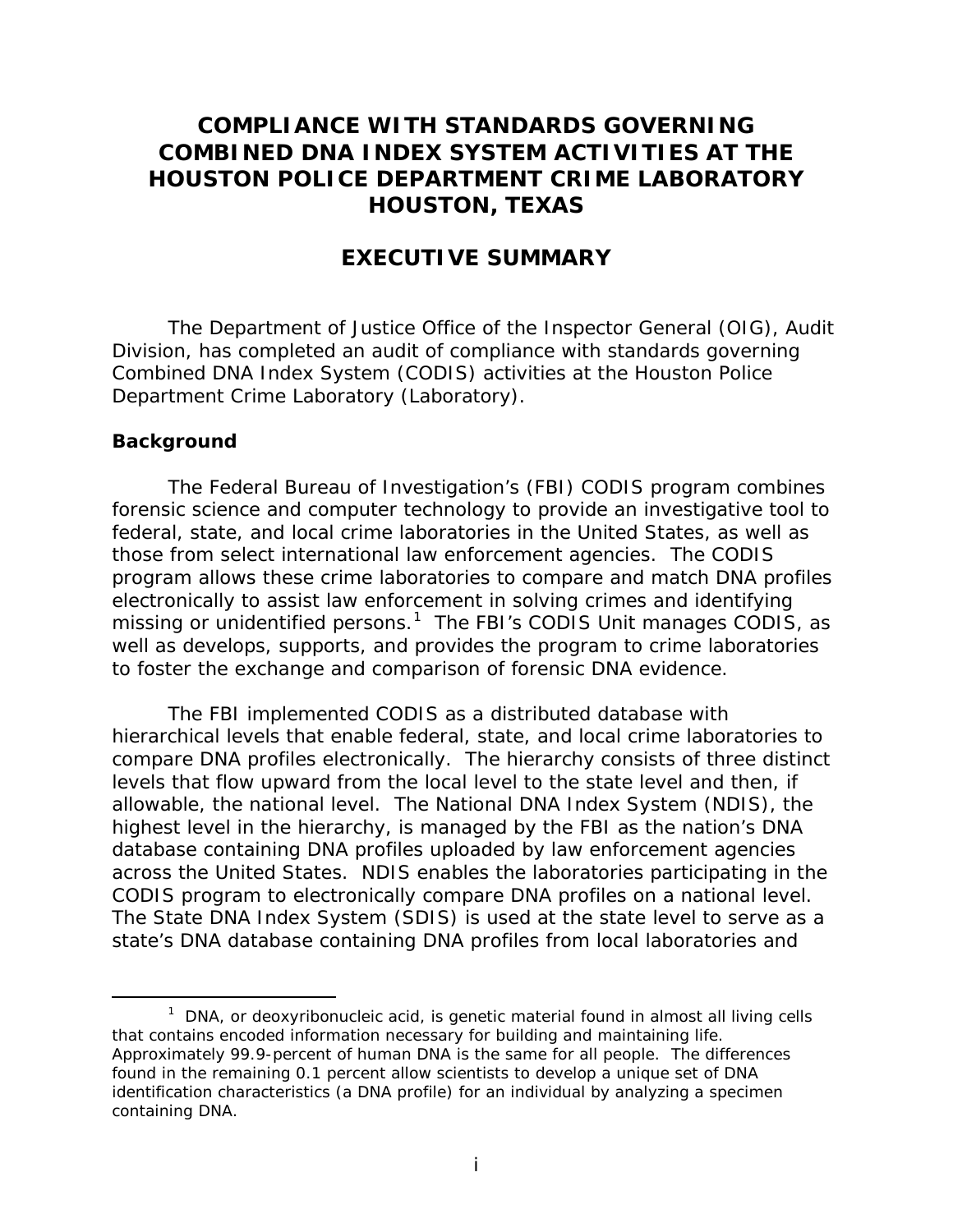state offenders. The Local DNA Index System (LDIS) is used by local laboratories.

# **OIG Audit Objectives**

We conducted our audit from April 2008 to April 2010. The objectives of our audit were to determine if: (1) the Houston Police Department Crime Laboratory was in compliance with the NDIS participation requirements; (2) the Laboratory was in compliance with the Quality Assurance Standards (QAS) issued by the FBI; and (3) the Laboratory's forensic DNA profiles in CODIS databases were complete, accurate, and allowable for inclusion in NDIS.

Our review determined the following:

- With regard to the Laboratory's compliance with NDIS participation requirements, we found that the Laboratory did not have a policy to maintain personnel records for the 10 years required by the FBI's NDIS operational procedures manual.<sup>[2](#page-2-0)</sup> In response to this finding, the Laboratory revised its DNA Standard Operating Procedure manual to reflect the 10-year retention requirement. The Laboratory's actions address our concern regarding this issue. The Laboratory was in compliance with the other NDIS participation requirements we reviewed.
- We reviewed the Laboratory's compliance with the FBI's Quality Assurance Standards. As part of our review, we provided the FBI with the list of the Houston Police Department's analysts who conducted the most recent internal audit and auditors from outside laboratories who conducted the most recent external audit to determine if they had completed the required FBI DNA auditor training course prior to the audit. The FBI personnel informed us that the two auditors who performed the Houston Laboratory's internal audit in October 2008 had not taken this required course. As a result, we recommend that the FBI ensure that the Laboratory implements procedures to verify that an FBI-trained DNA auditor is on the audit team for all audits required by the Quality Assurance Standards. We found that the Laboratory was in compliance with the remaining Quality Assurance Standards we reviewed.

<span id="page-2-0"></span> $\frac{1}{2}$  $2$  The Houston Police Department refers to the files that contain analysts' proficiency testing results as quality files. However, for the purposes of this audit, personnel records are defined as records for all approved CODIS users, including reports concerning proficiency testing and any other report required by the FBI.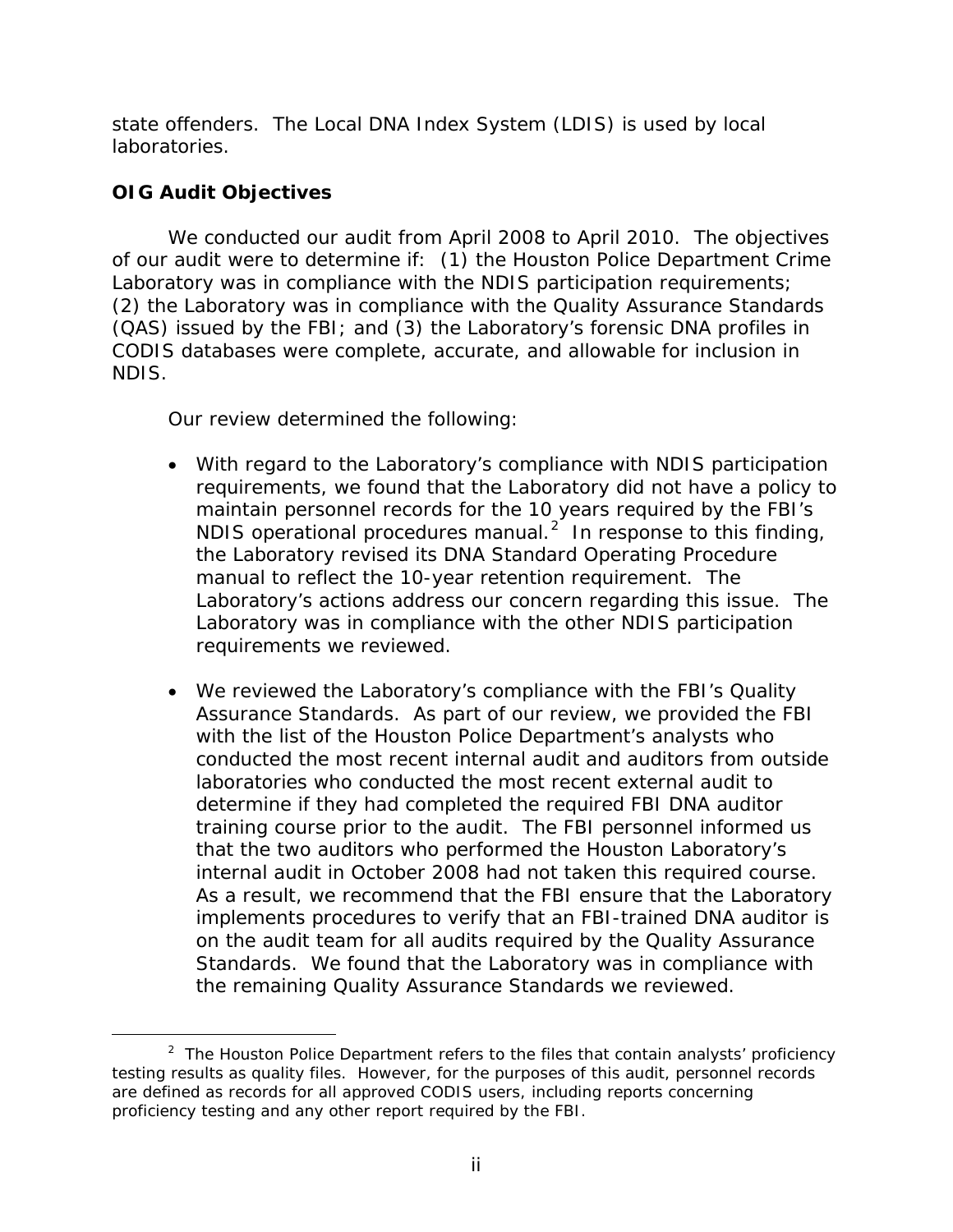• We reviewed 100 DNA profiles in the Laboratory's forensic CODIS database and determined that all but 3 were complete, accurate, and allowable for inclusion in NDIS. We found two profiles that were inaccurate and one that was unallowable for upload to NDIS. The Laboratory deleted the unallowable profile and corrected the two inaccurate profiles in NDIS. Therefore, we make no recommendations regarding this issue. The remaining 97 profiles reviewed were complete, accurate, and allowable for inclusion in NDIS.

To address the Laboratory's compliance with standards governing CODIS activities, we recommended that the FBI ensure that the Laboratory implements procedures to verify that an FBI-trained DNA auditor is on the audit team for all QAS–required audits.

Our audit objectives, scope, and methodology are detailed in Appendix I of the report, and the audit criteria are detailed in Appendix II.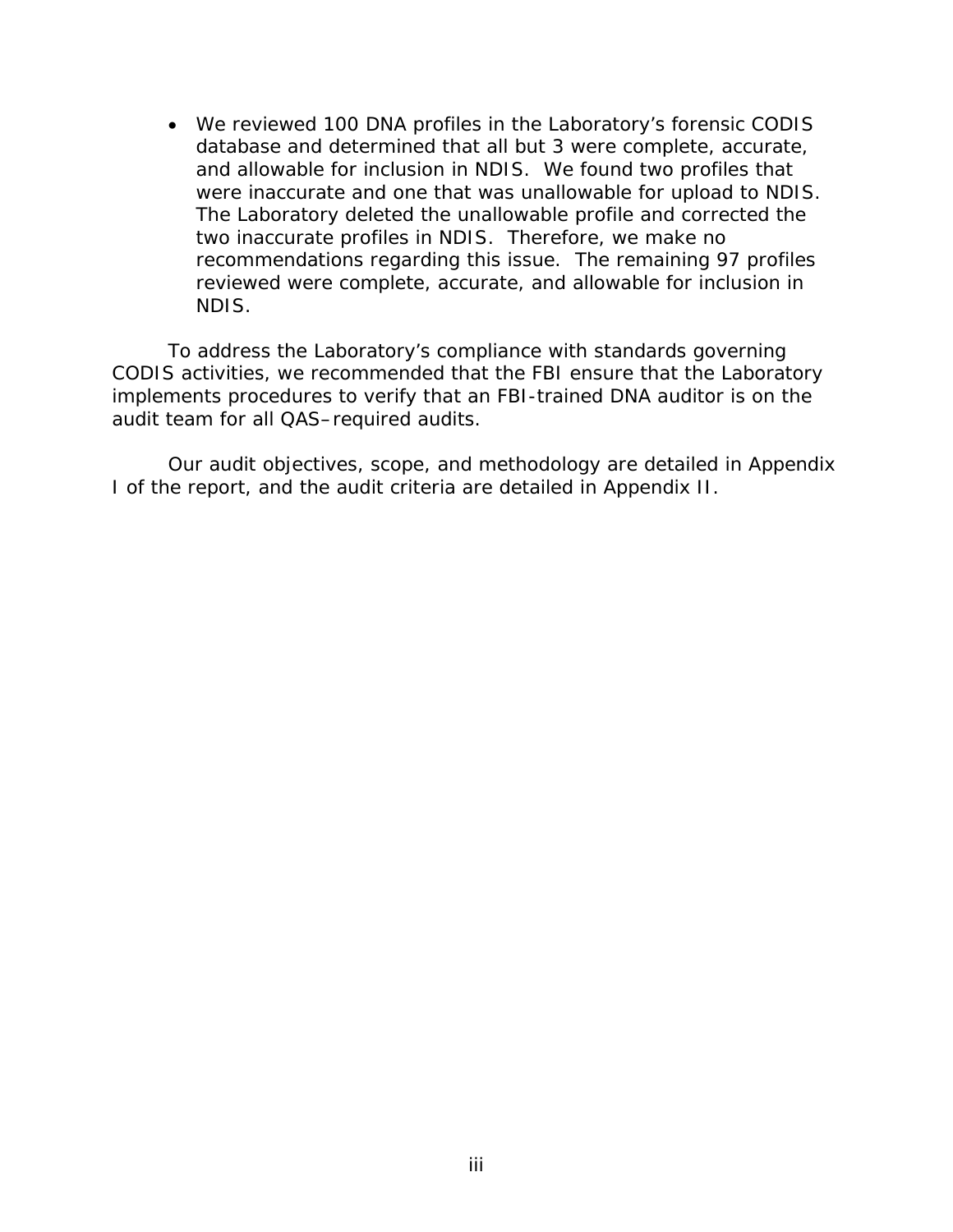# **TABLE OF CONTENTS**

| Compliance with NDIS Participation Requirements7<br>Τ.                                                                                    |  |
|-------------------------------------------------------------------------------------------------------------------------------------------|--|
| Compliance with the Quality Assurance Standards 10<br>П.                                                                                  |  |
| III. Suitability of Forensic DNA Profiles in CODIS Databases 13                                                                           |  |
| APPENDIX I: OBJECTIVES, SCOPE, AND METHODOLOGY  15                                                                                        |  |
|                                                                                                                                           |  |
|                                                                                                                                           |  |
|                                                                                                                                           |  |
|                                                                                                                                           |  |
| <b>APPENDIX III: FEDERAL BUREAU OF INVESTIGATION RESPONSE</b>                                                                             |  |
| <b>APPENDIX IV: HOUSTON POLICE DEPARTMENT RESPONSE</b>                                                                                    |  |
| APPENDIX V: OFFICE OF THE INSPECTOR GENERAL, AUDIT<br>DIVISION, ANALYSIS AND SUMMARY OF ACTIONS<br><b>NECESSARY TO CLOSE THE REPORT25</b> |  |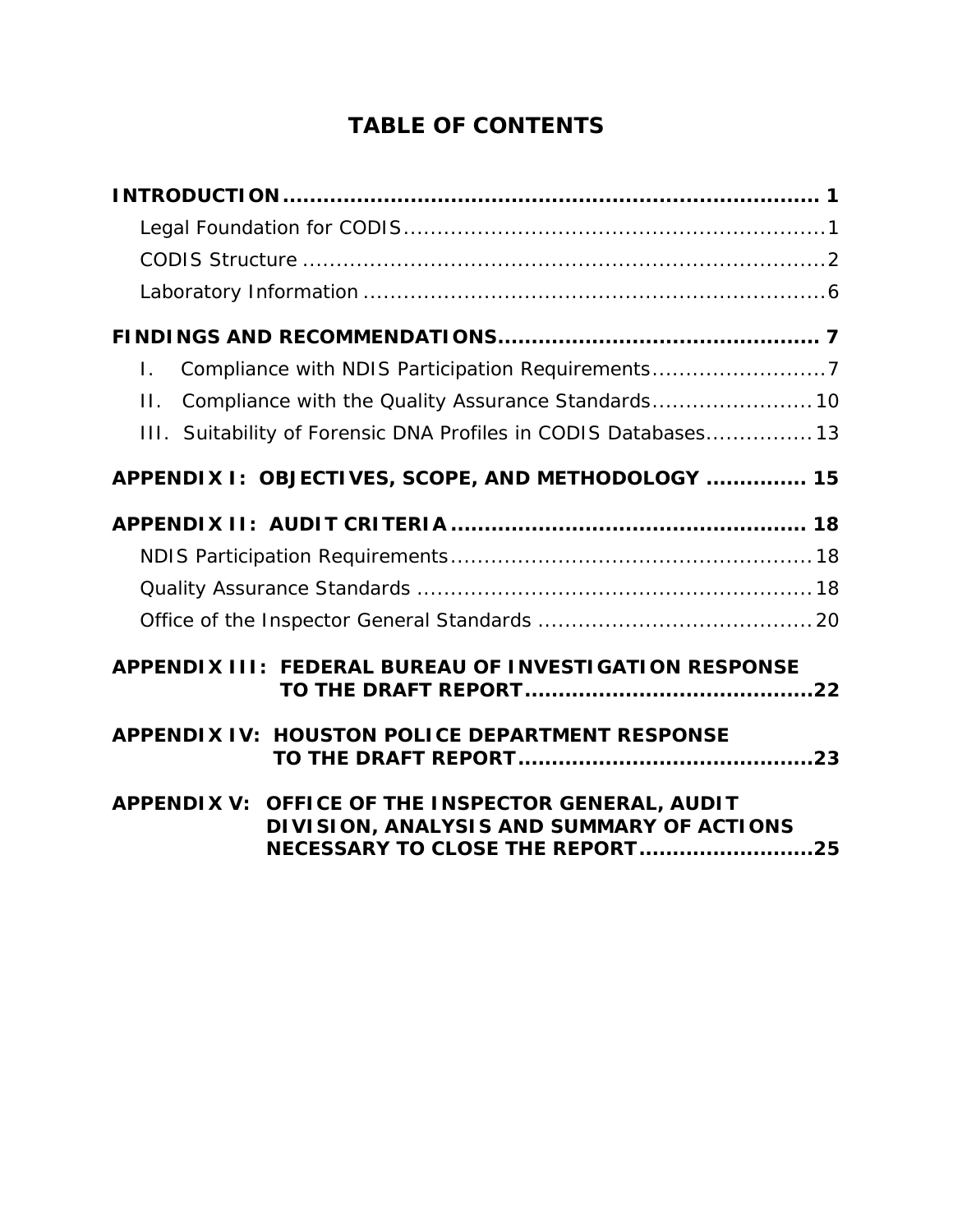# <span id="page-5-0"></span>**COMPLIANCE WITH STANDARDS GOVERNING COMBINED DNA INDEX SYSTEM ACTIVITIES AT THE HOUSTON POLICE DEPARTMENT CRIME LABORATORY HOUSTON, TEXAS**

# **INTRODUCTION**

The Department of Justice Office of the Inspector General Audit Division, has completed an audit of compliance with standards governing Combined DNA Index System (CODIS) activities at the Houston Police Department Crime Laboratory (Laboratory).

The Federal Bureau of Investigation's (FBI) CODIS program provides an investigative tool to federal, state, and local crime laboratories in the United States using forensic science and computer technology. The CODIS program allows laboratories to compare and match DNA profiles electronically, thereby assisting law enforcement in solving crimes and identifying missing or unidentified persons.<sup>[3](#page-5-2)</sup> The FBI's CODIS Unit manages CODIS and is responsible for its use in fostering the exchange and comparison of forensic DNA evidence.

The objectives of our audit were to determine if the: (1) Laboratory was in compliance with the National DNA Index System (NDIS) participation requirements; (2) Laboratory was in compliance with the Quality Assurance Standards (QAS) issued by the FBI; and (3) Laboratory's forensic DNA profiles in CODIS databases were complete, accurate, and allowable for inclusion in NDIS. Appendix I contains a detailed description of our audit objectives, scope, and methodology, while the criteria used to conduct our audit are presented in Appendix II.

#### <span id="page-5-1"></span>**Legal Foundation for CODIS**

The FBI began the CODIS program as a pilot project in 1990. The DNA Identification Act of 1994 (Act) authorized the FBI to establish a national index of DNA profiles for law enforcement purposes. The Act, along

<span id="page-5-2"></span> $\frac{1}{3}$ <sup>3</sup> DNA, or deoxyribonucleic acid, is genetic material found in almost all living cells that contains encoded information necessary for building and maintaining life. Approximately 99.9 percent of human DNA is the same for all people. The differences found in the remaining 0.1 percent allow scientists to develop a unique set of DNA identification characteristics (a DNA profile) for an individual by analyzing a specimen containing DNA.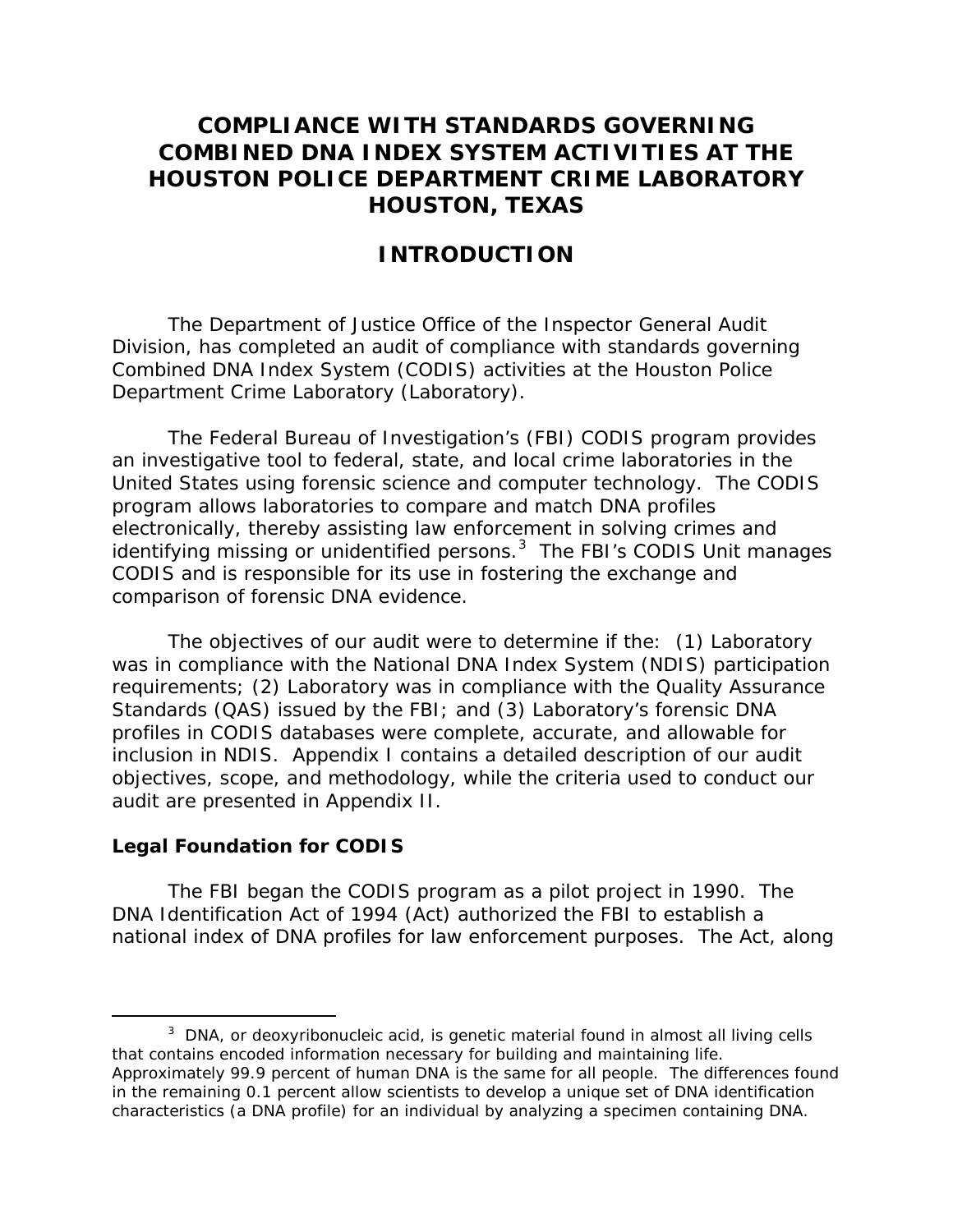with subsequent amendments, has been codified in a federal statute (Statute) providing the legal authority to establish and maintain NDIS.<sup>[4](#page-6-1)</sup>

## *Allowable DNA Profiles*

The Statute authorizes NDIS to contain the DNA identification records of persons convicted of crimes, persons who have been charged in an indictment or information with a crime, and other persons whose DNA samples are collected under applicable legal authorities. Samples voluntarily submitted solely for elimination purposes are not authorized for inclusion in NDIS. The Statute also authorizes NDIS to include analysis of DNA samples recovered from crime scenes or from unidentified human remains, as well as those voluntarily contributed from relatives of missing persons.

## *Allowable Disclosure of DNA Profiles*

The Statute requires that NDIS include only DNA information that is based on analyses performed by or on behalf of a criminal justice agency or the U.S. Department of Defense — in accordance with QAS issued by the FBI. The DNA information in the index is authorized to be disclosed only: (1) to criminal justice agencies for law enforcement identification purposes; (2) in judicial proceedings, if otherwise admissible pursuant to applicable statutes or rules; (3) for criminal defense purposes, to a defendant who shall have access to samples and analyses performed in connection with the case in which the defendant is charged; or (4) if personally identifiable information (PII) is removed for a population statistics database, for identification research and protocol development purposes, or for quality control purposes.

# <span id="page-6-0"></span>**CODIS Structure**

 $\overline{a}$ 

The FBI implemented CODIS as a distributed database with hierarchical levels that enables federal, state, and local crime laboratories to compare DNA profiles electronically. CODIS consists of a hierarchy of three distinct levels: (1) NDIS is managed by the FBI as the nation's DNA database containing DNA profiles uploaded by participating states, (2) the State DNA Index System (SDIS) is used at the state level to serve as a state's DNA database containing DNA profiles from local laboratories within the state and state offenders, and (3) the Local DNA Index System (LDIS) is used by local laboratories. DNA profiles originate at the local level and then flow upward to the state and, if allowable, national level. For example, the local laboratory in the Palm Beach County, Florida, Sheriff's Office sends its

<span id="page-6-1"></span><sup>4</sup> 42 U.S.C.A. § 14132 (2006).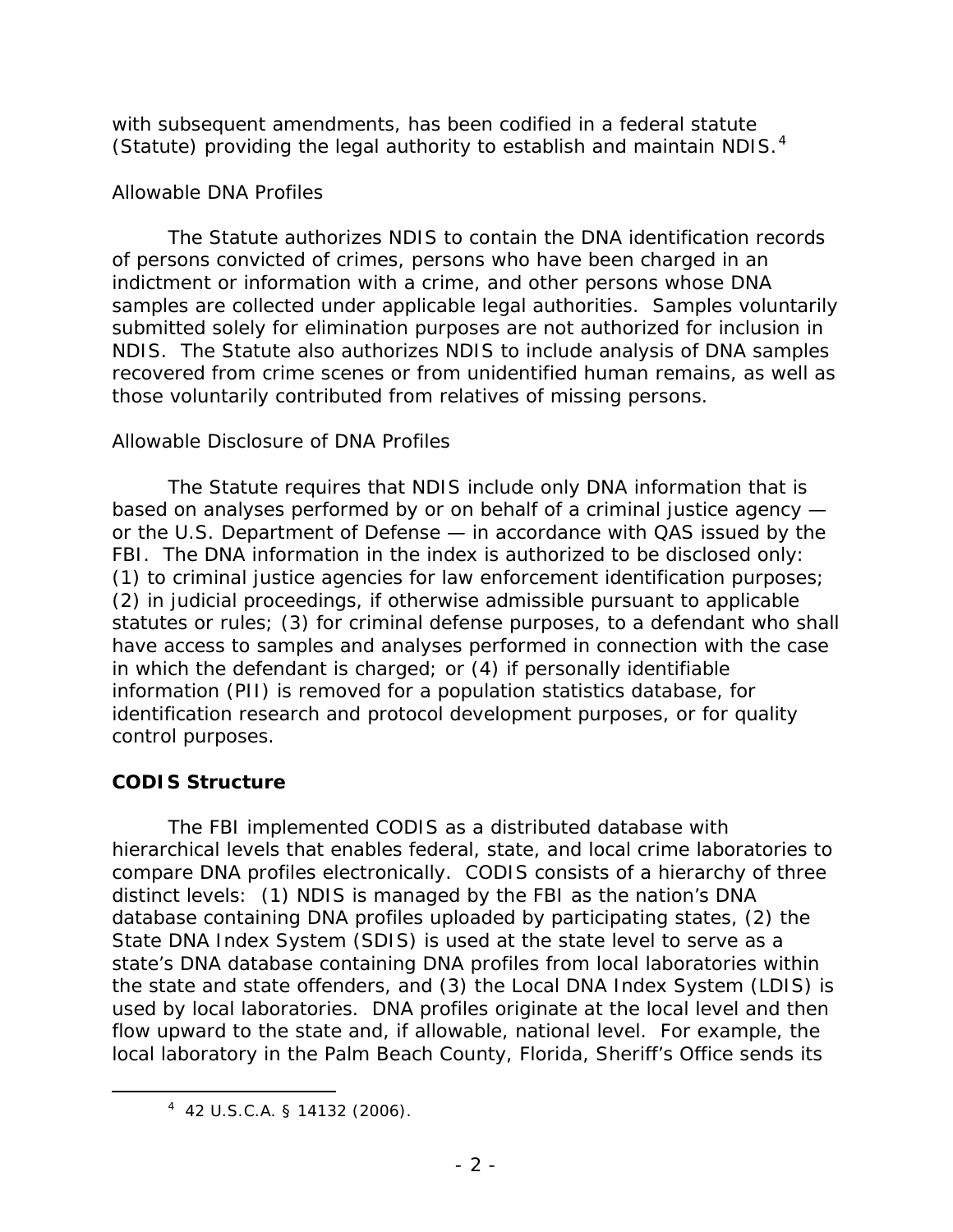profiles to the state laboratory in Tallahassee, which then uploads the profiles to NDIS. Each state participating in CODIS has one designated SDIS laboratory. The SDIS laboratory maintains its own database and is responsible for overseeing NDIS issues for all CODIS-participating laboratories within the state. The graphic below presents an example of how the system hierarchy works.



**Example of System Hierarchy within CODIS** 

*National DNA Index System*

 $\overline{a}$ 

NDIS is the highest level in the CODIS hierarchy and enables the laboratories participating in the CODIS program to electronically compare DNA profiles on a national level. NDIS does not contain names or other PII about the profiles. Therefore, matches are resolved through a system of laboratory-to-laboratory contacts. Within NDIS are seven searchable indices discussed below.

• Convicted Offender Index contains profiles generated from persons convicted of qualifying offenses.<sup>[5](#page-7-0)</sup>

<span id="page-7-0"></span><sup>&</sup>lt;sup>5</sup> The phrase "qualifying offenses" is used here to refer to local, state, or federal crimes that require a person to provide a DNA sample in accordance with applicable laws.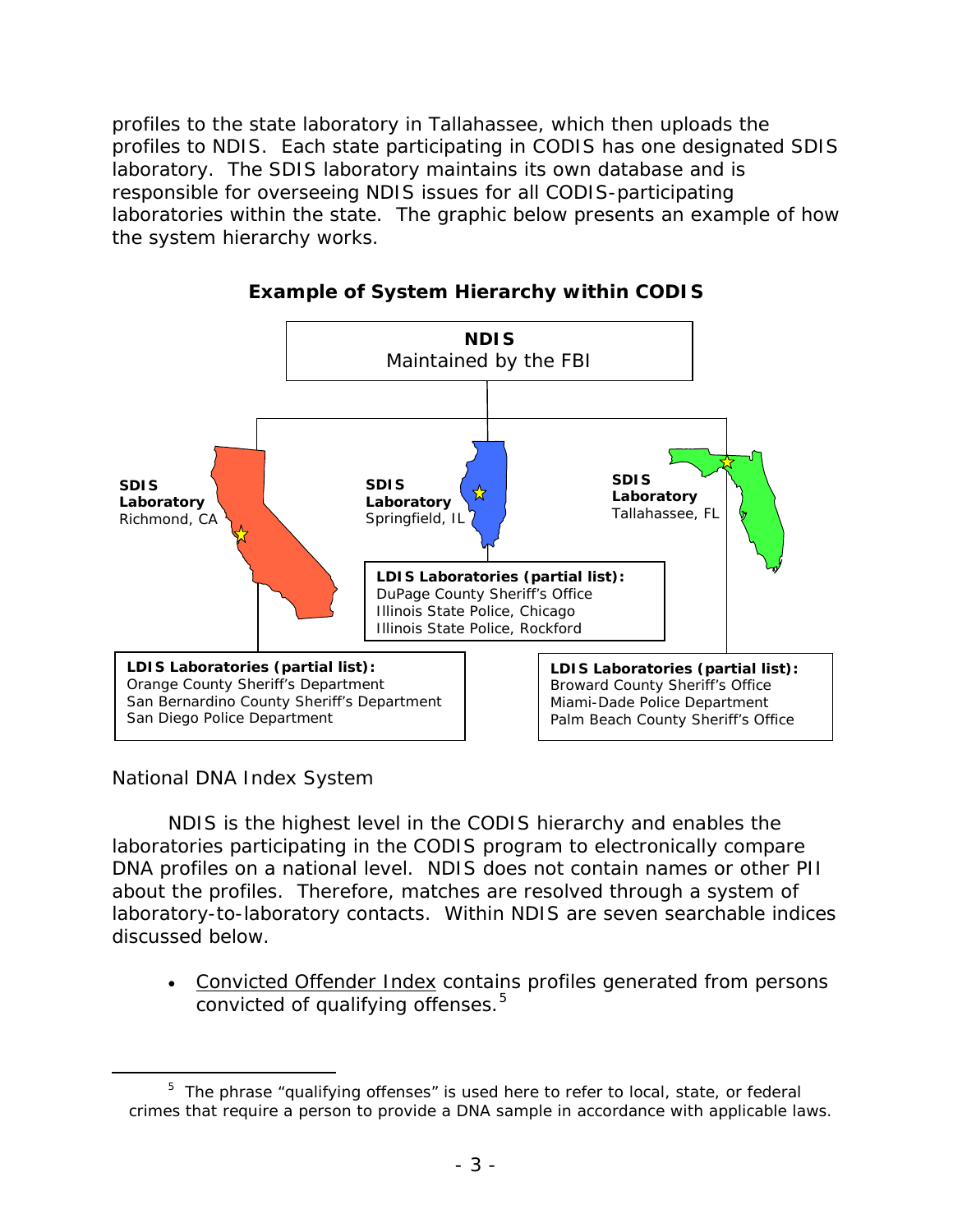- Arrestee Index is comprised of profiles developed from persons who have been arrested, indicted, or charged in an information with a crime.
- Legal Index consists of profiles that are produced from DNA samples collected from persons under other applicable legal authorities.<sup>[6](#page-8-0)</sup>
- Forensic Index profiles originate from, and are associated with, evidence found at crime scenes.
- Missing Person Index contains known DNA profiles of missing persons and deduced missing persons.
- Unidentified Human (Remains) Index holds profiles from unidentified living individuals and the remains of unidentified deceased individuals.<sup>[7](#page-8-1)</sup>
- Relatives of Missing Person Index is comprised of DNA profiles generated from the biological relatives of individuals reported missing.

Although CODIS is comprised of multiple indices or databases, the two main functions of the system are to: (1) generate investigative leads that may help in solving crimes; and (2) identify missing and unidentified persons.

The Forensic Index generates investigative leads in CODIS that may help solve crimes. Investigative leads may be generated through matches between the Forensic Index and other indices in the system, including the Convicted Offender, Arrestee, and Legal Indices. These matches may provide investigators with the identity of suspected perpetrators. CODIS also links crime scenes through matches between Forensic Index profiles, potentially identifying serial offenders.

In addition to generating investigative leads, CODIS furthers the objectives of the FBI's National Missing Person DNA Database program through its ability to identify missing and unidentified individuals. Those persons may be identified through matches between indices in CODIS, such

 $\overline{a}$ 

<span id="page-8-0"></span><sup>&</sup>lt;sup>6</sup> An example of a Legal Index profile is one from a person found not guilty by reason of insanity who is required by the relevant state law to provide a DNA sample.

<span id="page-8-1"></span><sup>&</sup>lt;sup>7</sup> An example of an Unidentified Human (Remains) Index profile from a living person is a profile from a child or other individual who cannot or refuses to identify themselves.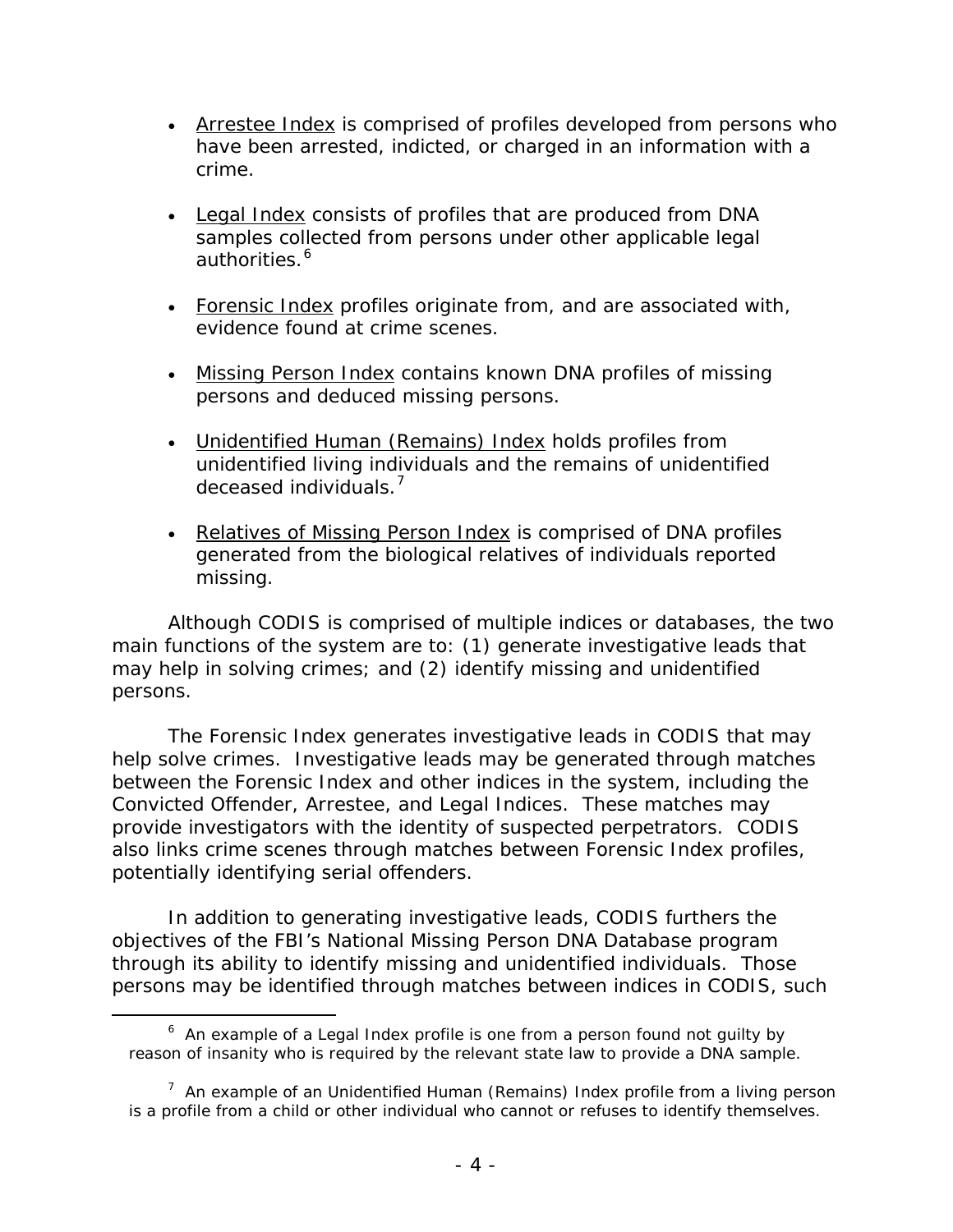as through matches between the profiles in the Missing Persons Index and the Unidentified Human (Remains) Index. Identifications may also be generated through matches between the Unidentified Persons Index and the Relatives of Missing Persons Index. The profiles within the Missing Persons and Unidentified Human (Remains) Indices may also be vetted against the Forensic, Convicted Offender, Arrestee, and Legal Indices to provide investigators with leads in solving missing and unidentified persons cases.

#### *State and Local DNA Index System*

The FBI provides CODIS software free of charge to any state or local law enforcement laboratory performing DNA analysis. Laboratories are able to use the CODIS software to upload profiles to NDIS. However, before a laboratory is allowed to participate at the national level and upload DNA profiles to NDIS, a Memorandum of Understanding (MOU) must be signed between the FBI and the applicable state's SDIS laboratory. The MOU defines the responsibilities of each party, includes a sublicense for the use of CODIS software, and delineates the standards laboratories must meet in order to utilize NDIS. Although officials from LDIS laboratories do not sign an MOU, LDIS laboratories that upload DNA profiles to an SDIS laboratory are required to adhere to the MOU signed by the SDIS laboratory.

States are authorized to upload DNA profiles to NDIS based on local, state, and federal laws, as well as NDIS regulations. However, states or localities may maintain NDIS-restricted profiles in SDIS or LDIS. For instance, a local law may allow for the collection and maintenance of a victim profile at LDIS but NDIS regulations do not authorize the upload of that profile to the national level.

The utility of CODIS relies upon the completeness, accuracy, and quantity of profiles that laboratories upload to the system. Incomplete CODIS profiles are those for which the required number of core loci were not tested or do not contain all of the DNA information that resulted from a DNA analysis and may not be searched at NDIS. The probability of a false match among DNA profiles is reduced as the completeness of a profile increases. Inaccurate profiles, which contain incorrect DNA information or an incorrect specimen number, may generate false positive leads, false negative comparisons, or lead to the misidentification of a sample. CODIS becomes more useful as the quantity of DNA profiles in the system increases because the potential for additional leads rises. However, laws and regulations exclude certain types of profiles from being uploaded to CODIS to prevent violations to an individual's privacy and foster the public's confidence in CODIS. Therefore, it is the responsibility of the Laboratory to ensure that it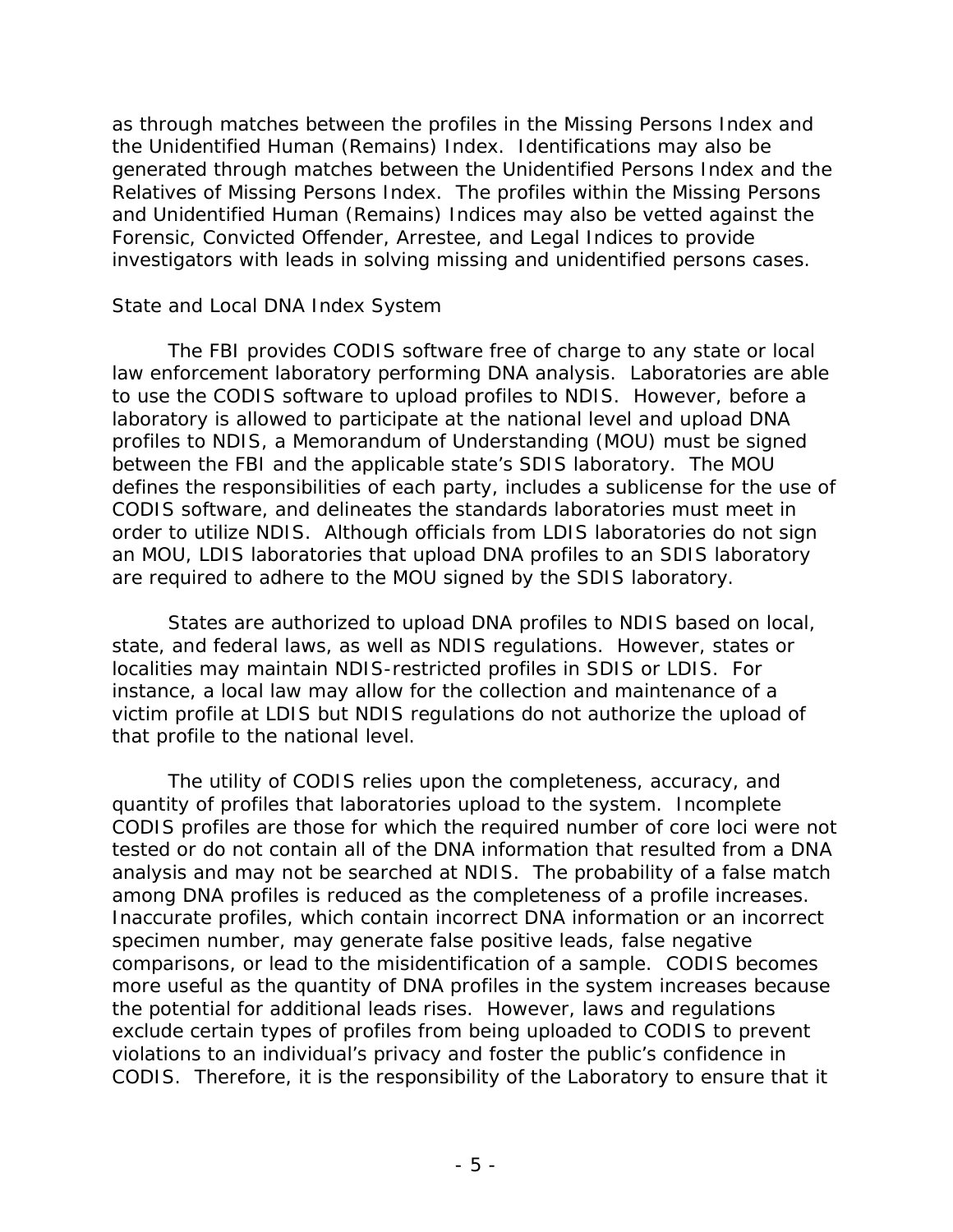is adhering to the NDIS participation requirements and the profiles uploaded to CODIS are complete, accurate, and allowable for inclusion in NDIS.

## <span id="page-10-0"></span>**Laboratory Information**

The Houston Police Department Crime Laboratory is a Local DNA Index System laboratory. The Laboratory serves the Houston Police Department, which covers a population of approximately 2 million. The Laboratory's initial access to CODIS began in 1998.

According to the Director of the Houston Police Department Crime Laboratory, the Houston Police Department's Chief of Police requested deactivation from CODIS in March 2003 due to concerns about the quality of the analyses being performed. The Laboratory had serious problems ranging from poor documentation to serious analytical and interpretive errors that resulted in highly questionable results being reported by the Laboratory. Subsequently, an independent investigation conducted by Michael Bromwich, a former DOJ Inspector General, found that some of the weaknesses in the Laboratory included the absence of a quality assurance program, inadequately trained analysts, poor analytical technique, incorrect interpretation of data, characterizing of results as inconclusive when that was not the result, and the lack of meaningful and competent technical reviews.<sup>[8](#page-10-1)</sup> According to the Laboratory Director, this situation was remedied by: (1) a comprehensive review and re-testing of previously tested DNA cases; (2) replacement of staff conducting DNA testing, including the DNA Technical Leader and Laboratory Director; and (3) the implementation of an extensive quality assurance program that included training of remaining staff.

The Laboratory began analyzing forensic DNA samples again after receiving accreditation from the American Society of Crime Laboratory Directors/Laboratory Accreditation Board (ASCLD/LAB) in June 2006. The Laboratory is due for reaccreditation in June 2012. The Laboratory began uploading profiles into SDIS in February 2007. The Laboratory does not process convicted offender samples and outsourced analysis of some forensic DNA samples with the LabCorp, Orchid Cellmark, Sorenson, and Strand Forensic laboratories.

<span id="page-10-1"></span> <sup>8</sup>  $8$  Final Report of the Independent Investigator for the Houston Police Department Crime Laboratory and Property Room, June 13, 2007, led by Michael Bromwich, Independent Investigator.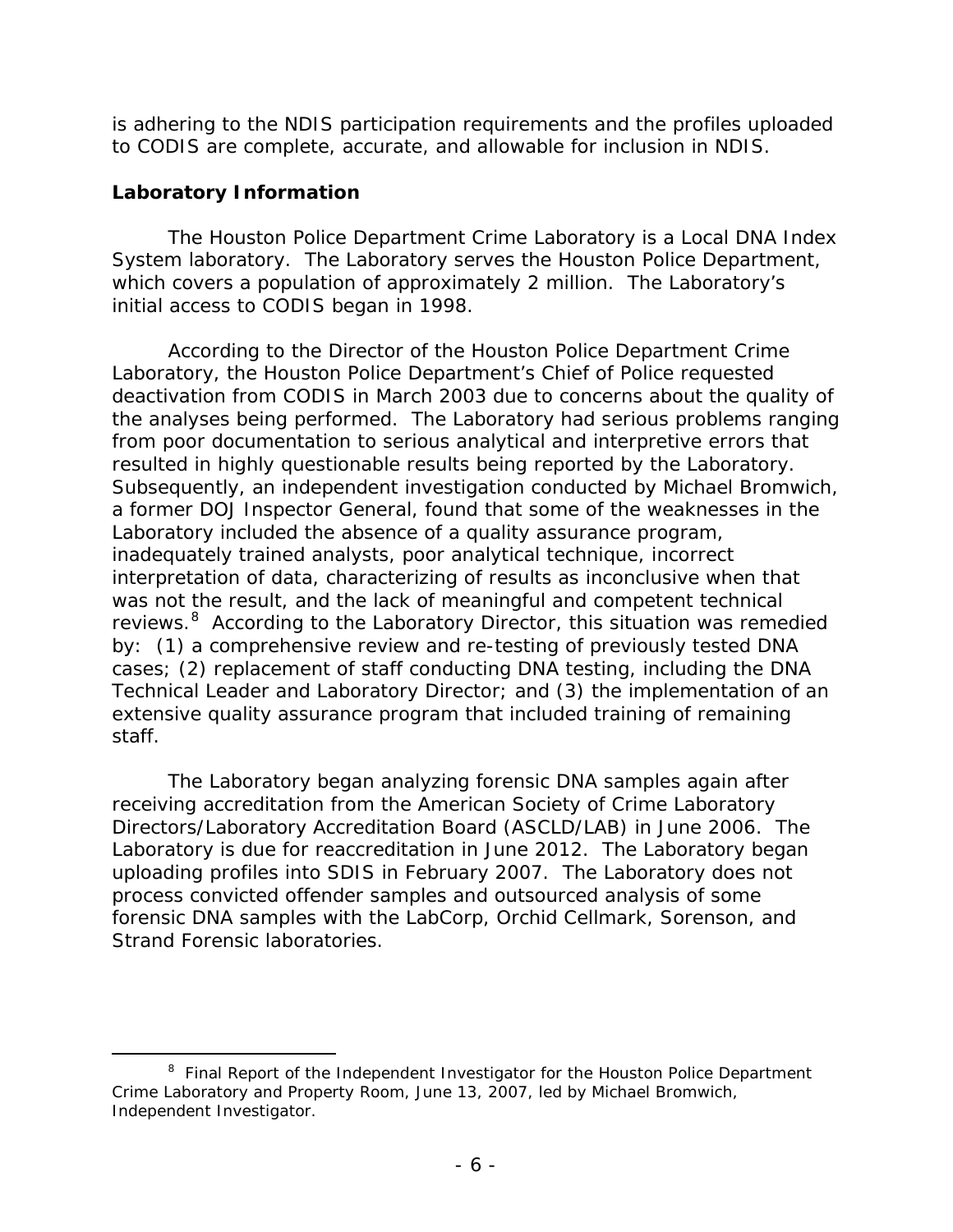# **FINDINGS AND RECOMMENDATIONS**

## <span id="page-11-1"></span><span id="page-11-0"></span>**I. Compliance with NDIS Participation Requirements**

The OIG review examined the Houston Police Department Crime Laboratory's compliance with NDIS participation requirements. Our review found that the Laboratory did not have a policy for the retention of its personnel records, including the DNA analysts' proficiency tests, for the required 10 years. We also found that the Laboratory was in compliance with the 30-day timeframe for submission of the external audit to the NDIS Custodian, all Laboratory personnel had completed their annual training, and NDIS matches were confirmed in a timely manner.

The NDIS participation requirements, which consist of the MOU and NDIS Procedure Manual, establish the responsibilities and obligations of laboratories that participate in the CODIS program at the national level. The MOU describes the CODIS-related responsibilities of both the Laboratory and the FBI. The NDIS Procedure Manual is comprised of the NDIS operational procedures and provides detailed instructions for laboratories to follow when performing certain procedures pertinent to NDIS. The NDIS participation requirements we reviewed are described in more detail in Appendix II of this report.

## **Results of the OIG Review**

We noted one exception to the Laboratory's compliance with the NDIS participation requirements. Specifically, we found that the Laboratory did not have a policy in place to maintain all necessary personnel records for the required 10 years. The results of our audit are described in more detail below.

#### *Personnel Records*

The General Responsibilities Procedure states that the NDIS Participating Laboratory has to maintain records of CODIS users, including reports concerning proficiency testing and other records or audits required by the FBI for 10 years. It is the Houston Laboratory's policy to maintain these records only until it receives reaccreditation, which is usually a 5-year timeframe. However, the Houston Laboratory's Quality Manager stated that the Laboratory had not destroyed any personnel records since 2007 when the Laboratory began participating in NDIS again. When we brought the potential discrepancy to her attention, she immediately amended the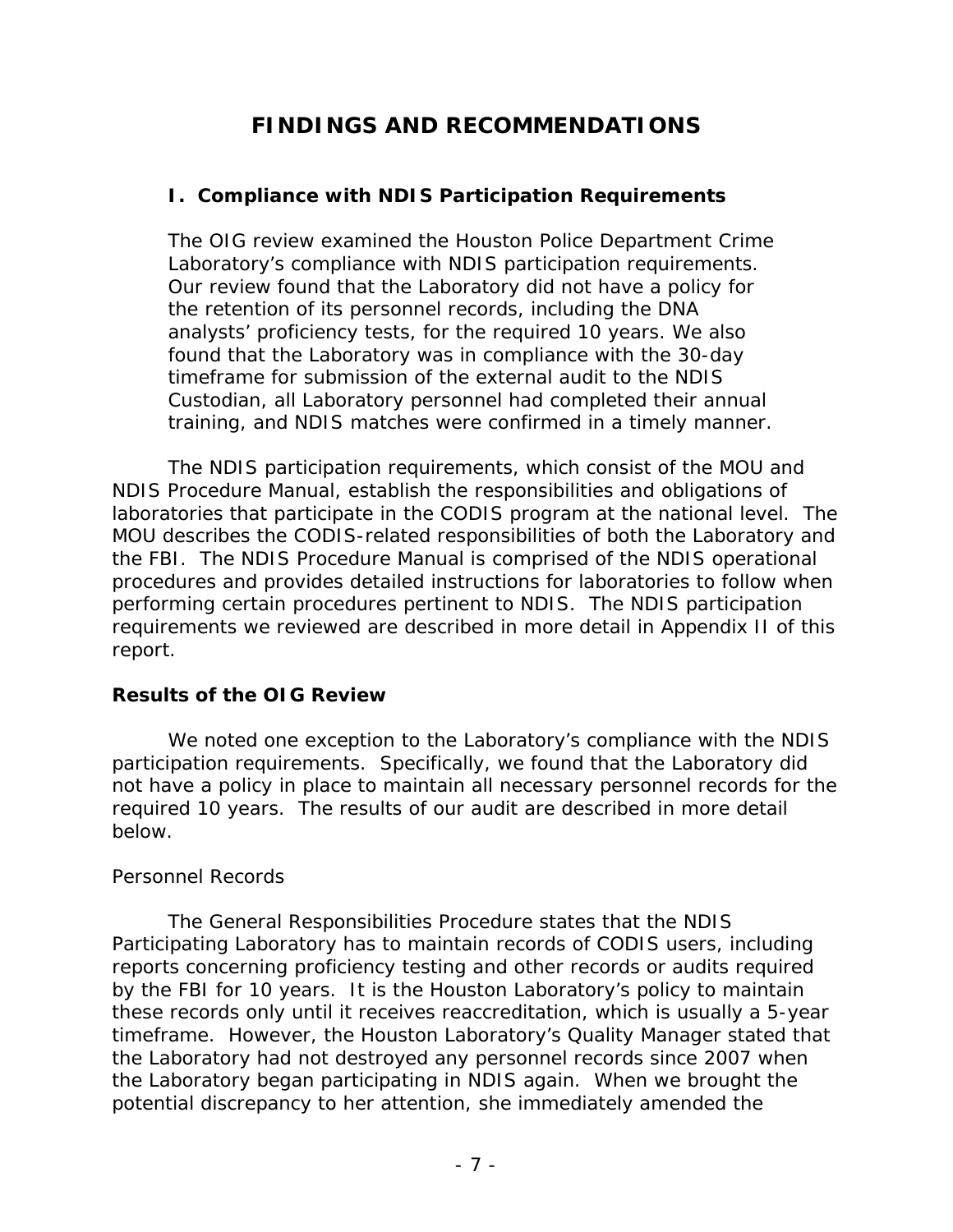Laboratory's DNA Standard Operating Procedure manual to reflect the required 10-year timeframe as outlined in the NDIS manual.

We found that the Laboratory complied with other NDIS participation requirements we reviewed, as described below.

- NDIS operational procedures require that CODIS be physically and electronically safeguarded from unauthorized use and only accessible to limited approved personnel. The Laboratory's CODIS work station and server is housed in the DNA Laboratory and only personnel assigned to the DNA Laboratory have access to this space. All users have their own CODIS user account, and their screens lock after 10 minutes of inactivity. The CODIS Administrator makes weekly backups and transfers them electronically to a secure off-site facility.
- NDIS operational procedures require that CODIS users are provided copies of NDIS procedures and understand and abide by them. We interviewed three of the Laboratory's CODIS users and verified they knew where to find and access the procedures in the Laboratory.
- On an annual basis, CODIS users are required to successfully complete DNA Records Acceptance training annually. We verified with the FBI that all current CODIS users had completed the web-based training within the last year.
- The FBI requires the Laboratory submit documentation regarding CODIS users. We verified that the Laboratory submitted all required information for each CODIS user to the FBI.
- NDIS procedures describe a required match confirmation process when matches are identified in CODIS. We judgmentally selected a sample of 5 out of 46 NDIS matches and found the Laboratory to be timely in match confirmation requests, match confirmations, confirmation dispositions, and the notification to investigators of forensic matches.
- The NDIS operational procedure manual requires that external quality assurance audit reports be forwarded to the NDIS custodian within 30 days of the Laboratory's receipt of the report. We reviewed the submission of the most recent external audit and found that the report was submitted to the NDIS custodian in a timely manner.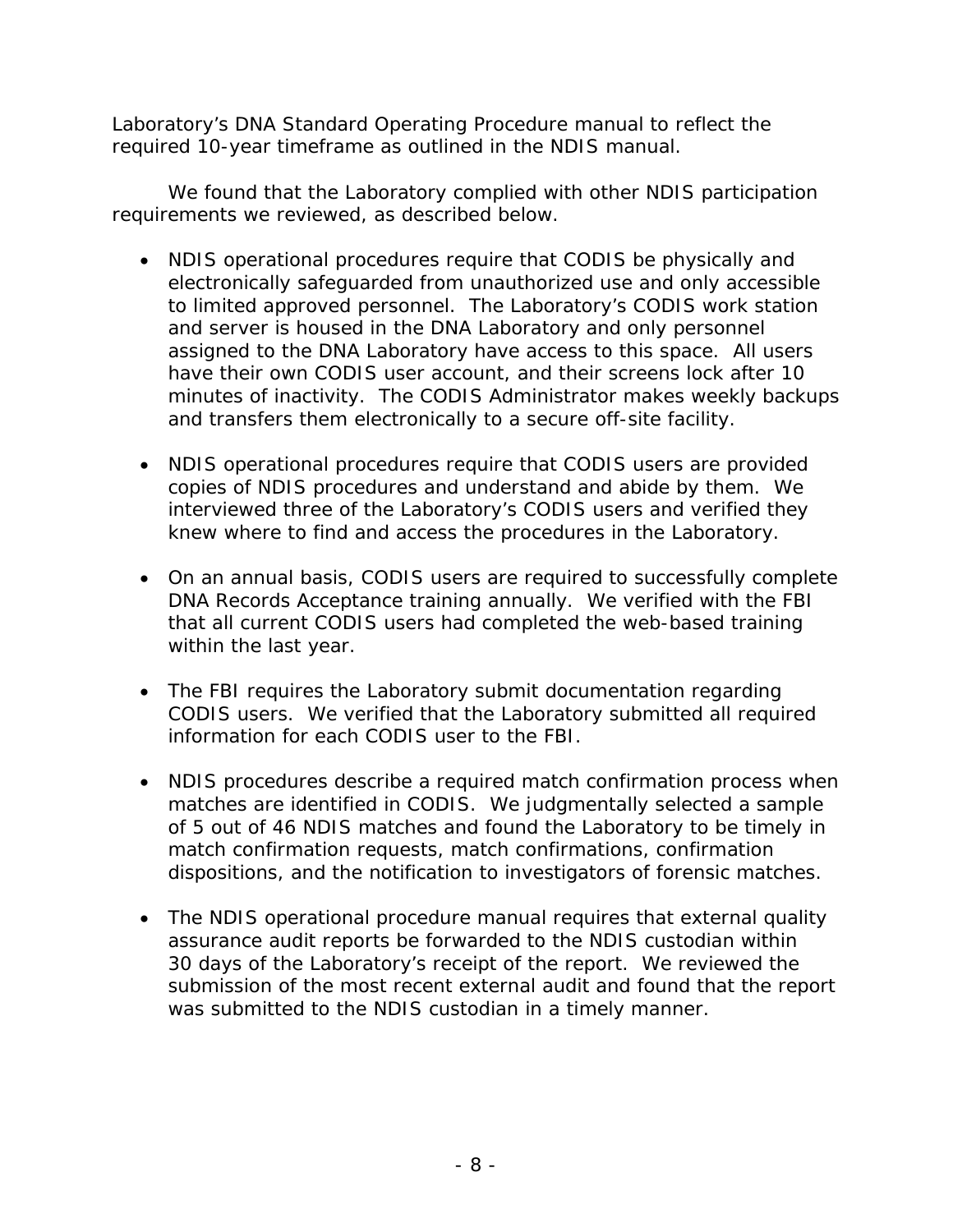## **Conclusion**

The Laboratory's policy manual did not require the maintenance of all necessary personnel records for the required 10 years. When we brought this issue to the attention of the Laboratory's management, it made corrections to address this issue. Therefore, we make no recommendations concerning our review of NDIS participation requirements.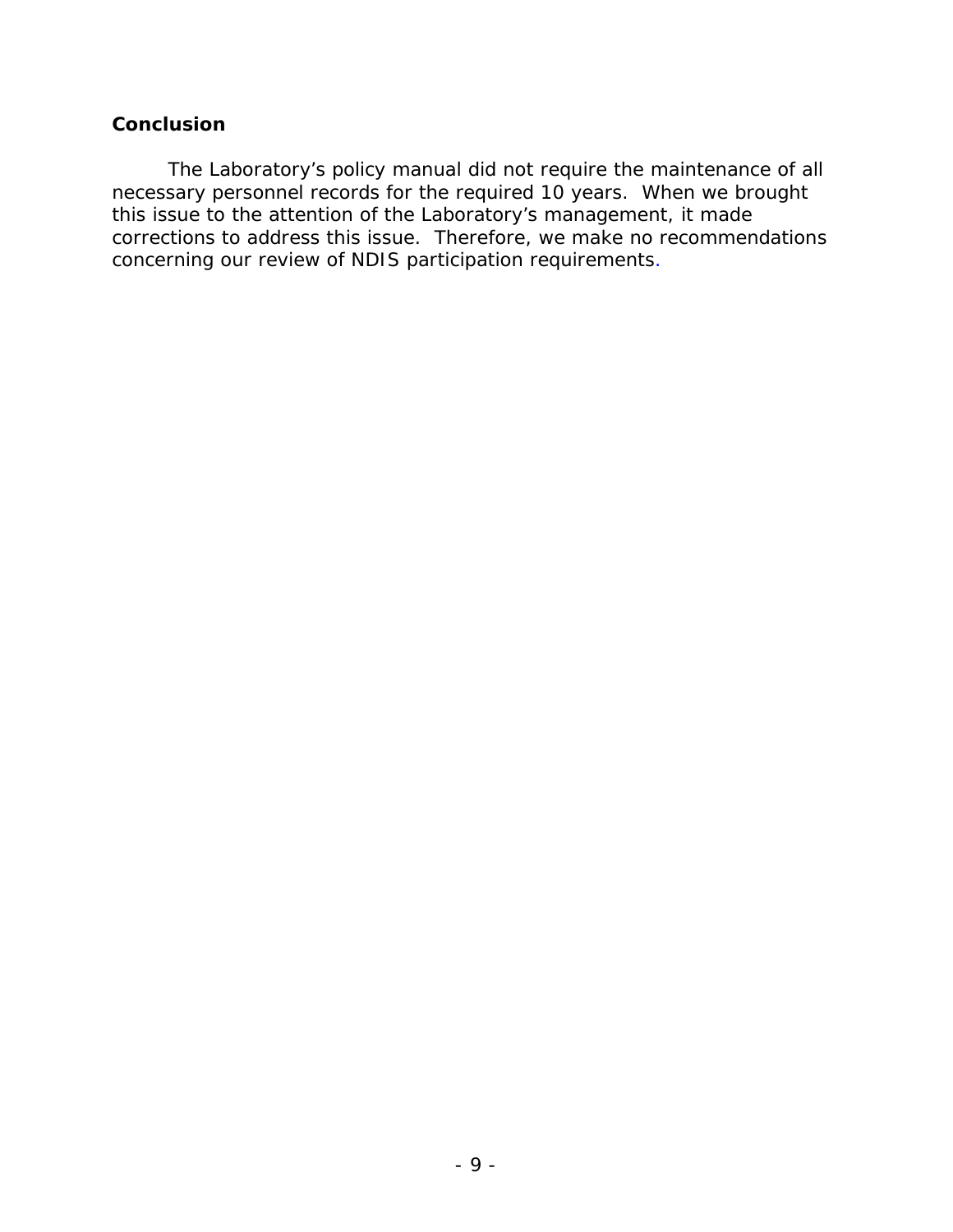## <span id="page-14-0"></span>**II. Compliance with the Quality Assurance Standards**

As a result of our review of the Laboratory's compliance with the Quality Assurance Standards (QAS), we found that the Laboratory did not have an auditor on its internal audit team who had completed the required FBI DNA auditor training course prior to engaging in the audit. We did not identify any additional concerns with regard to the Laboratory's compliance with the QAS for the remainder portions of our review.

During our audit, we considered the Forensic QAS issued by the FBI. $^{9}$  $^{9}$  $^{9}$ These standards describe the quality assurance requirements that the Laboratory must follow to ensure the quality and integrity of the data it produces. The QAS we reviewed are described in more detail in Appendix II.

## **Results of the OIG Review**

We noted one exception to the Laboratory's compliance with the Forensic QAS. Specifically, we found that an internal auditor lacked FBI DNA auditor training. The results of our audit are described in more detail below.

## *Internal Auditor's Lack of FBI DNA Auditor Training*

According to the FBI's QAS Audit Guide for DNA Testing Laboratories, regardless of the type of audit (internal or external) it is the laboratory's responsibility to ensure that there is at least one person on the audit team who is a qualified DNA auditor. The auditor on the audit team must have completed the FBI's required DNA training course. In order to determine if the Laboratory was in compliance with the requirement, we sent the names of the Houston Police Department's analysts who conducted the most recent internal audit to determine if they had completed the training prior to the audit, which began in October 2008. FBI personnel informed us that the two auditors who completed the Laboratory's internal audit in October 2008 had not completed the FBI DNA auditor training as of that date. As a result, we recommend that the FBI ensure that the Laboratory implements procedures to verify that an FBI-trained DNA auditor is on the audit team for all QASrequired audits.

<span id="page-14-1"></span> <sup>9</sup>  $9$  Forensic Quality Assurance Standards refers to the Quality Assurance Standards for Forensic DNA Testing Laboratories, effective July 1, 2009.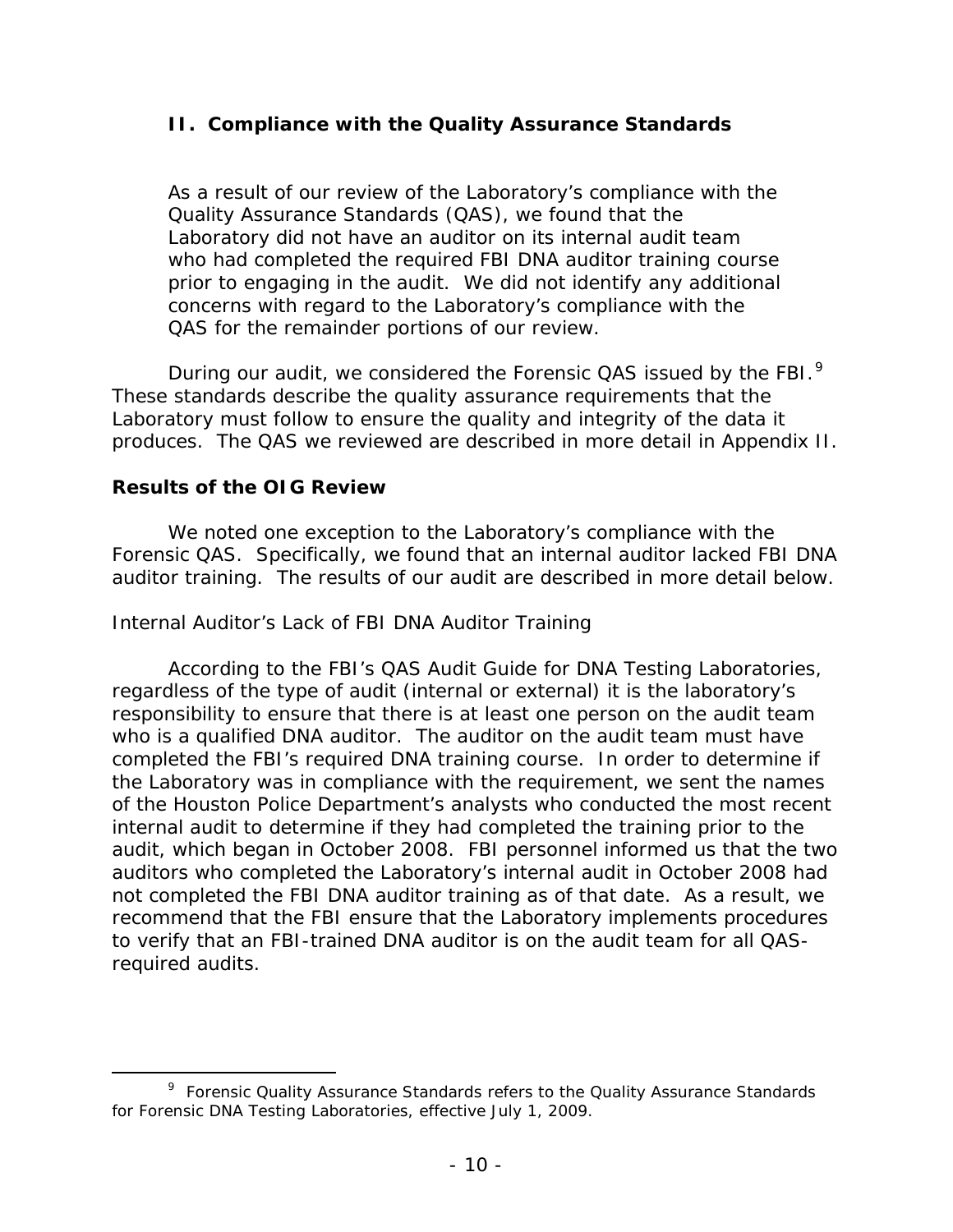We took no exception with the remaining areas of our review of the Laboratory's compliance with the QAS. The results for these remaining areas are described below.

- The QAS requires that state laboratories undergo an annual audit, including an external audit every 2 years. We determined that the Laboratory complied with the requirement by undergoing an annual audit and alternating between an internal or an external audit each year.
- We obtained the most recent external and internal audit reports for the Laboratory. We determined that for both audits the FBI audit document was used and adequate corrective actions for audit findings were developed by the Laboratory. The internal audit report had one instance of noncompliance, and it was adequately corrected. The external audit report did not contain any findings.
- We verified that the entrances to the Laboratory were properly secured and controlled with an alarm system, employee scan cards, and a receptionist for the public entrance to prevent access by unauthorized personnel. Areas within the Laboratory were also adequately controlled with scan cards. Overall security at the Laboratory appeared to be adequate and in compliance with the QAS.
- The integrity of physical evidence samples is maintained by the Laboratory in accordance with the QAS. The chain of custody for evidence originates in the Property Room where all forensic samples are logged into the system. The Laboratory does not have the capability to electronically track forensic evidence so the Laboratory maintains a paper chain of custody for all forensic evidence within the pertinent case files. Evidence samples are properly stored from the point of receipt through processing. To ensure the accuracy of data loaded into the database, the Laboratory technically reviews all case files and completes checklists prior to uploading samples to CODIS.
- We interviewed the CODIS Administrator and reviewed policies and practices to determine that the Laboratory policies and practices regarding the separation of known and unknown samples during the analysis process appear to be adequate.
- We interviewed the CODIS Administrator and toured the Laboratory to determine that the Laboratory appeared to be in compliance with forensic standards governing the retention of samples and extracted DNA after analysis.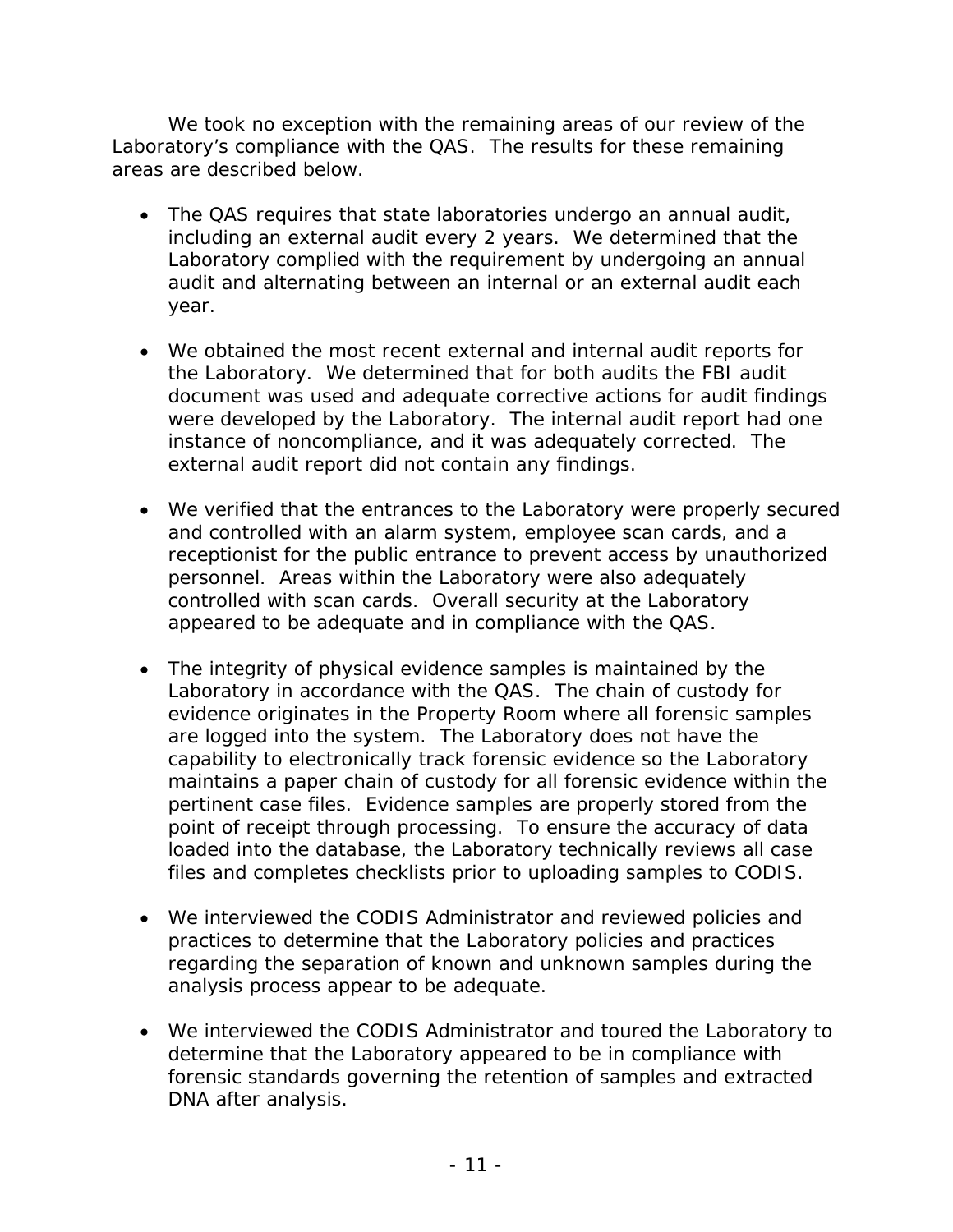- The Laboratory contracted out the analysis of forensic samples in the past 2 years. We verified that the subcontractors underwent QAS audits, the Laboratory reviewed the integrity of all samples received from vendors, and each contractor met the specific testing and reporting requirements detailed in their contracts. Therefore, we found that the Laboratory is in compliance with the QAS with respect to subcontractor monitoring.
- We determined that the Laboratory has adequate procedures to verify the integrity of contractor data. Specifically, the Laboratory performs in-house reviews of the data from the vendor laboratories for each sample analyzed. Based on our audit, we determined that the Laboratory's actions help ensure the integrity of outsourced DNA analysis as required by the QAS.
- We reviewed documentation that the Laboratory has conducted on-site reviews of all four vendor laboratories used and were found to be sufficient to perform quality DNA analysis.

# **Conclusion**

Based on the review of Laboratory and sample security, the Houston Police Department Laboratory was in compliance with the FBI's QAS we tested with one exception. We make one recommendation concerning our review of the Quality Assurance Standards.

## **Recommendation**

We recommend that the FBI:

1. Ensure that the Laboratory implements procedures to verify that an FBI-trained DNA auditor is on the audit team for all QAS–required audits.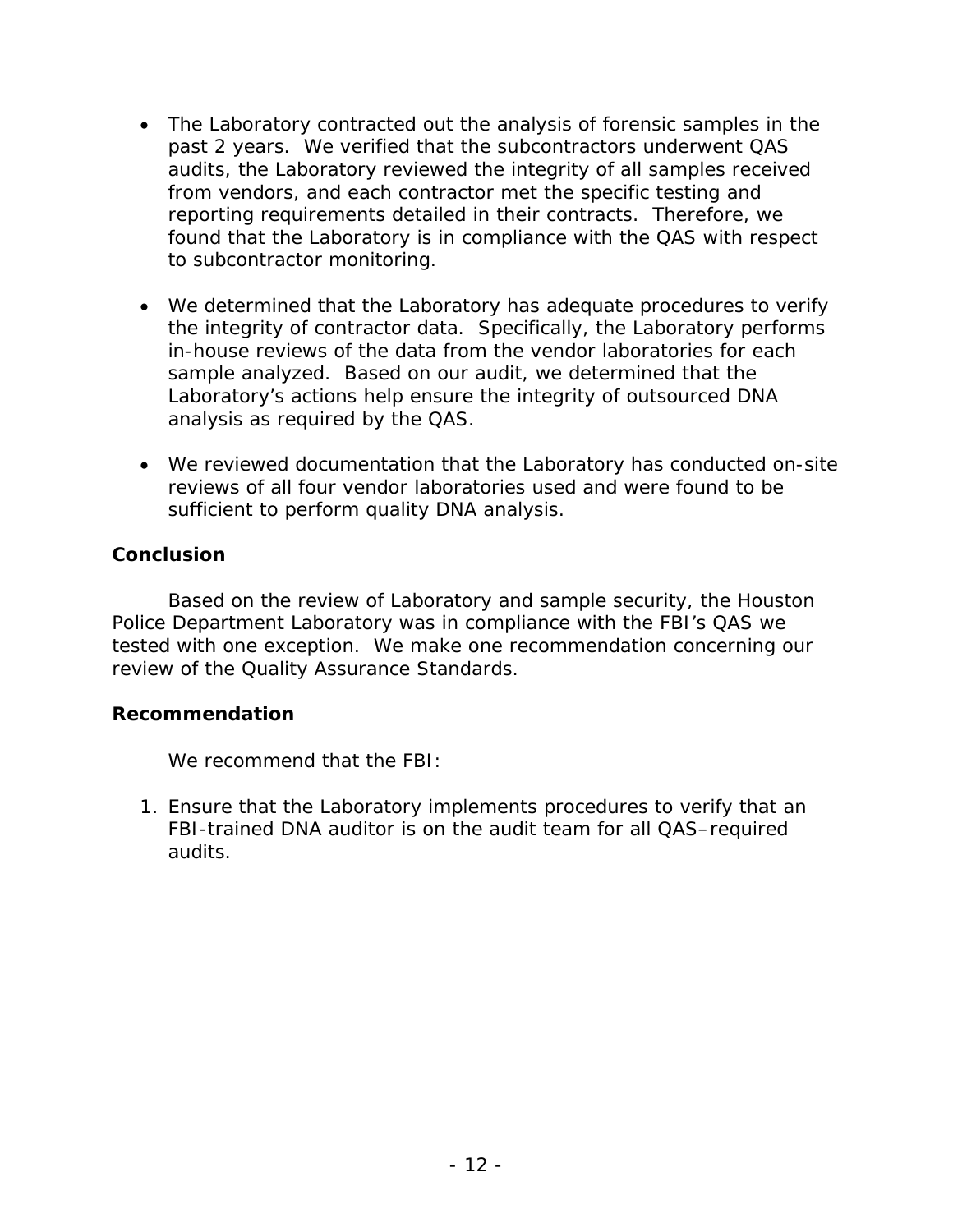## <span id="page-17-0"></span>**III. Suitability of Forensic DNA Profiles in CODIS Databases**

We reviewed 100 DNA profiles in the Laboratory's forensic CODIS database and determined that all but 3 were complete, accurate, and allowable for inclusion in NDIS. We found two profiles that were inaccurate and one that was unallowable for upload to NDIS.

We reviewed a sample of the Laboratory's forensic DNA profiles to determine whether each profile was complete, accurate, and allowable for inclusion in NDIS. $10$  To test the completeness and accuracy of each profile, we established standards that require a profile include all the loci for which the analyst obtained results and that the values at each locus match those identified during analysis.<sup>[11](#page-17-2)</sup> Our standards are described in more detail in Appendix II of this report.

The NDIS operational procedures establish the DNA data acceptance standards by which laboratories must abide. These procedures prohibit a laboratory from uploading forensic profiles to NDIS that clearly match the DNA profile of the victim or another known person, unless the known person is a suspected perpetrator. The NDIS procedures we reviewed are described in more detail in Appendix II of this report.

## **Results of the OIG Review**

We selected a random sample of 100 profiles out of the 740 forensic profiles the Laboratory uploaded to NDIS as of March 25, 2010. Of the 100 forensic profiles sampled, we found 2 profiles that were inaccurate and 1 profile that was unallowable for upload to NDIS. The remaining 97 profiles sampled were complete, accurate, and allowable for inclusion in NDIS. The specific exceptions are explained in more detail below.

## *OIG Sample Number CA-05*

Sample number CA-05 was taken from a cutting of a cigarette butt. The evidence was from a sexual assault case in which the crime had taken place at the victim's home. The sample was taken from outside of a garage door of the victim's home. Additionally, the victim stated the perpetrator did

<span id="page-17-2"></span><span id="page-17-1"></span><sup>&</sup>lt;sup>10</sup> When a laboratory's universe of DNA profiles in NDIS exceeds 1,500, our sample is taken from SDIS rather than directly from NDIS. See Appendix I for further description of the sample selection.

 $11$  A "locus" is a specific location on a chromosome. The plural form of locus is loci.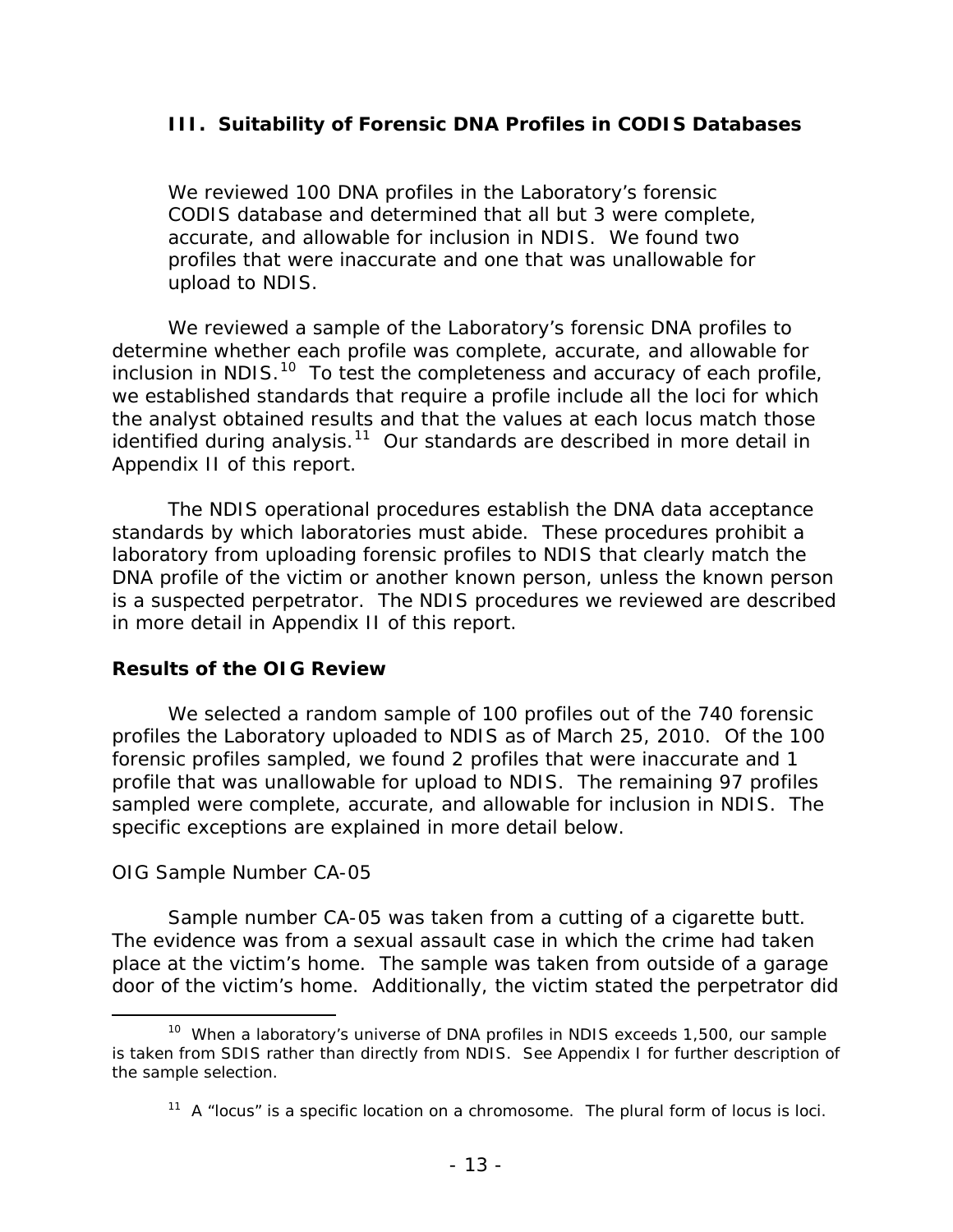not smell like cigarette smoke. There was no indication that the evidence could be attributable to the crime scene. We could not clearly conclude that this was allowable for upload to NDIS; therefore, the CODIS Administrator removed the profile from NDIS while we were still conducting fieldwork.

#### *OIG Sample Numbers CA-19 and CA-35*

Sample numbers CA-19 and CA-35 were uploaded to NDIS with an inaccurate value at locus D5 and TPOX, respectively. While we were conducting fieldwork in the Laboratory, the CODIS Administrator found errors in the forensic profiles when she was doing a review of the files. She told us that these were typographical errors that were overlooked during the first review. The CODIS Administrator removed the inaccurate forensic profiles from NDIS and uploaded the corrected profiles while we were still on-site. We were told that the Laboratory has since revised its procedures to require three different levels of review to prevent errors from being overlooked in the future.

## **Conclusion**

We found two profiles that had an incorrect value at a locus and one profile that was unallowable for upload to NDIS. However, the CODIS Administrator removed the inaccurate forensic profiles from NDIS and uploaded the accurate profiles while we were still on-site. She also deleted the unallowable profile from NDIS before we left the Laboratory. We make no recommendations concerning our review of forensic DNA profiles.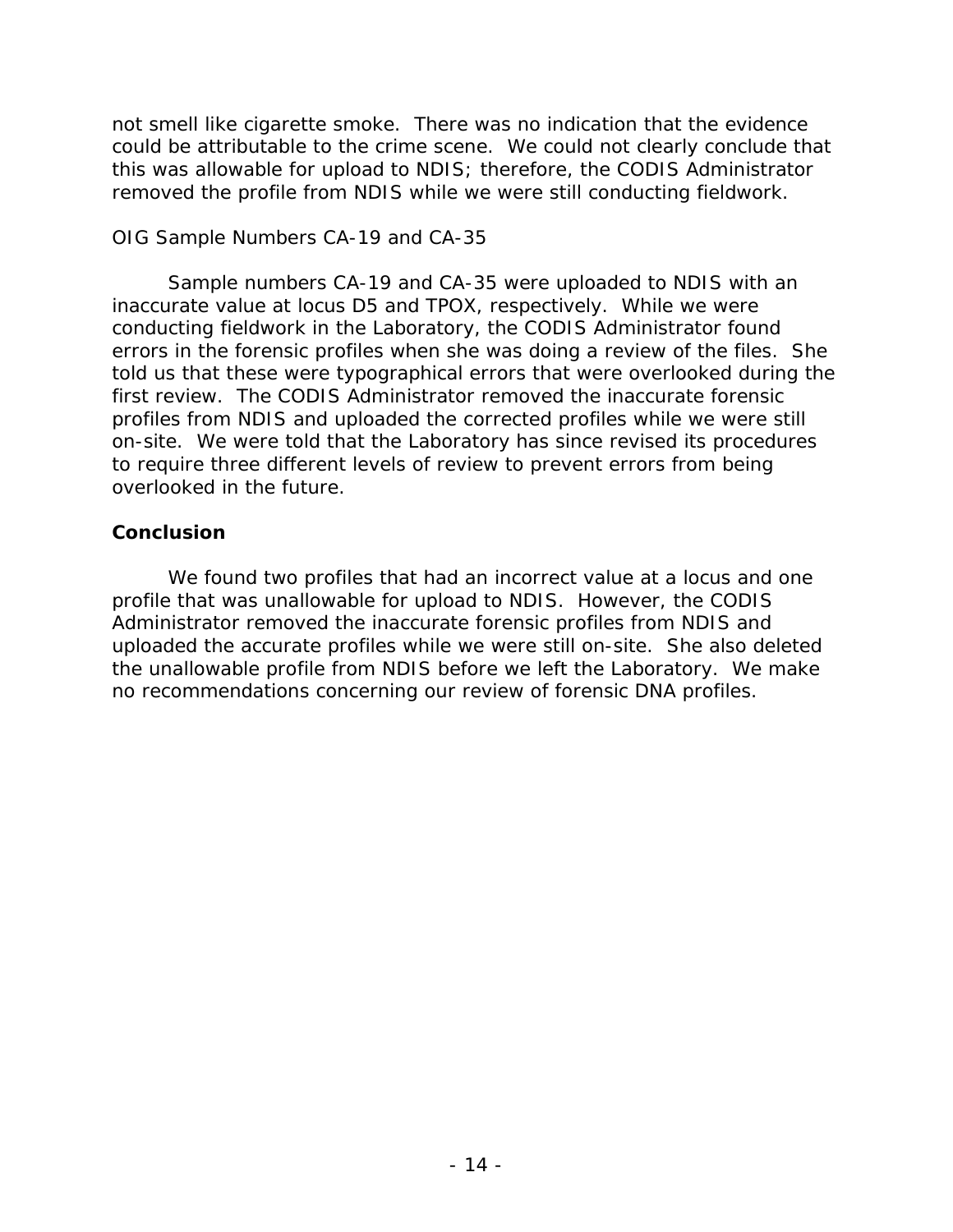# **OBJECTIVES, SCOPE, AND METHODOLOGY**

<span id="page-19-0"></span>We conducted this performance audit in accordance with generally accepted government auditing standards. Those standards require that we plan and perform the audit to obtain sufficient, appropriate evidence to provide a reasonable basis for our findings and conclusions based on our audit objectives. We believe the evidence obtained provides a reasonable basis for our findings and conclusions based on our audit objectives.

Our audit generally covered the period from April 2008 through April 2010. The objectives of the audit were to determine if the: (1) Laboratory was in compliance with the NDIS participation requirements; (2) Laboratory was in compliance with the Quality Assurance Standards (QAS) issued by the FBI; and (3) Laboratory's forensic DNA profiles in CODIS databases were complete, accurate, and allowable for inclusion in NDIS. To accomplish the objectives of the audit, we:

• Examined internal and external Laboratory review reports and supporting documentation for corrective action taken, if any, to determine: (a) if the Laboratory complied with the QAS, (b) whether repeat findings were identified, and (c) whether recommendations were adequately resolved.<sup>12</sup>

In accordance with the QAS, the internal and external laboratory review procedures are to address, at a minimum, a laboratory's quality assurance program; organization and management; personnel qualifications; facilities; evidence control; validation of methods and procedures; analytical procedures; calibration and maintenance of instruments and equipment; proficiency testing of analysts; corrective action for discrepancies and errors; and review of case files, reports, safety, and previous audits. The FBI's NDIS operational procedures state that, after January 1, 2002, an external laboratory review is required to be performed by personnel who have successfully completed the FBI's training course for conducting such reviews.

<span id="page-19-1"></span> $12$  The QAS require that laboratories undergo annual audits. The QAS requires that every other year the audit must be performed by an external agency that performs DNA identification analysis and is independent of the laboratory being reviewed. These audits are not required by the QAS to be performed in accordance with the *Government Auditing Standards* (GAS) and are not performed by the Department of Justice Office of the Inspector General. Therefore, we refer to the QAS audits as reviews (either an internal laboratory review or an external laboratory review, as applicable) to avoid confusion with our audits that are conducted in accordance with GAS.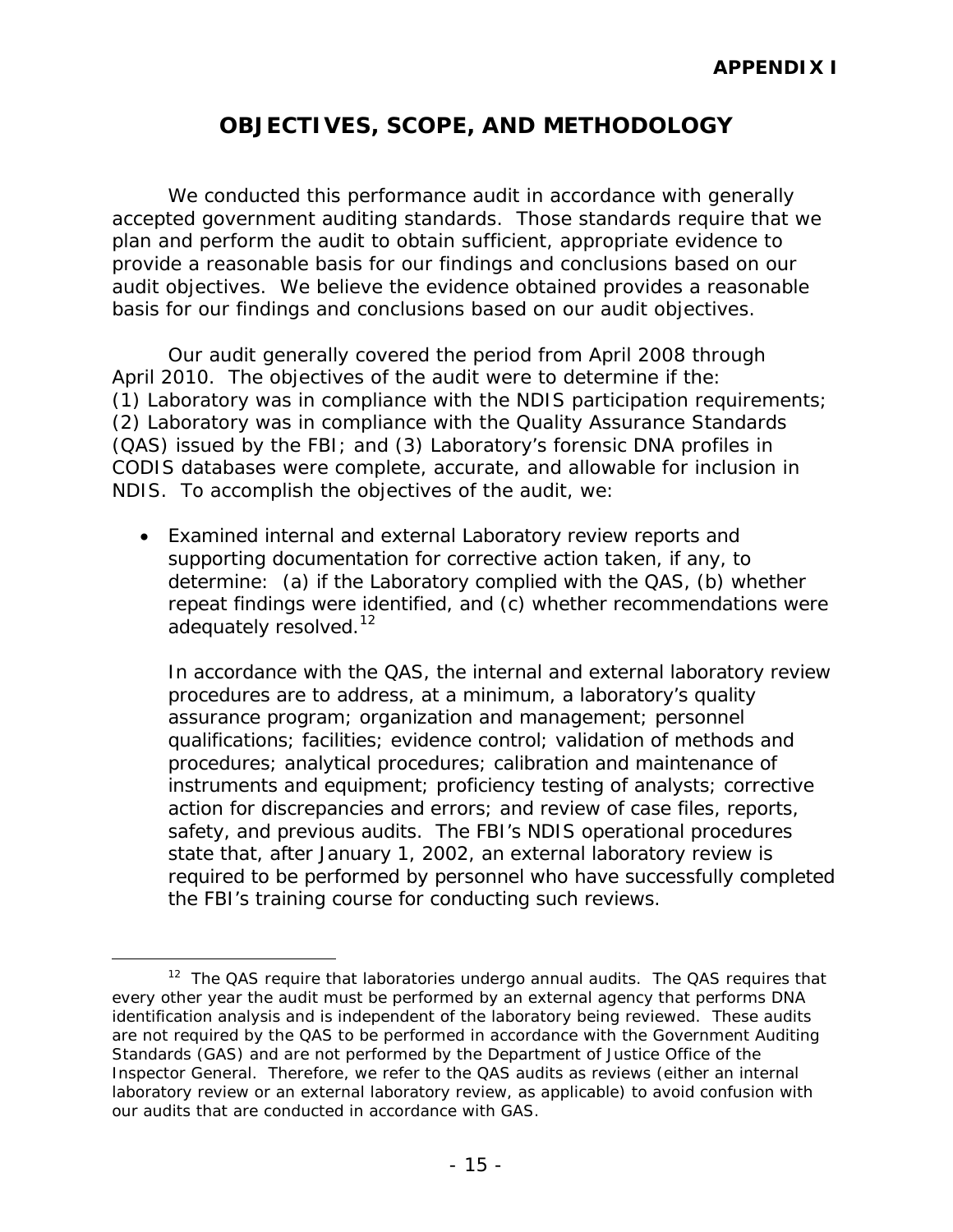As permitted by GAS 7.42 (2007 revision), we generally relied on the results of the Laboratory's external laboratory reviews to determine if the Laboratory complied with the  $QAS$ .<sup>13</sup> In order to rely on the work of non-auditors, GAS requires that we perform procedures to obtain sufficient evidence that the work can be relied upon. Therefore, we: (1) obtained evidence concerning the qualifications and independence of the individuals who conducted the review, and (2) determined that the scope, quality, and timing of the audit work performed was adequate for reliance in the context of the current audit objectives by reviewing the evaluation procedure guide and resultant findings to understand the methods and significant assumptions used by the individuals conducting the reviews. Based on this work, we determined that we could rely on the results of the Laboratory's external laboratory review.

- Interviewed Laboratory officials to identify management controls, Laboratory operational policies and procedures, Laboratory certifications or accreditations, and analytical information related to DNA profiles.
- Toured the Laboratory to observe facility security measures as well as the procedures and controls related to the receipt, processing, analyzing, and storage of forensic evidence and convicted offender DNA samples.
- Reviewed the Laboratory's written policies and procedures related to conducting internal reviews, resolving review findings, and resolving matches among DNA profiles in NDIS.
- Reviewed supporting documentation for 5 of 46 NDIS matches to determine whether they were resolved in a timely manner. The Laboratory provided the universe of NDIS matches as of April 12, 2010. The sample was judgmentally selected to include both case-to-case and case-to-offender matches. This non-statistical sample does not allow projection of the test results to all matches.
- Reviewed supporting documentation to determine whether the Laboratory provided adequate vendor oversight.

<span id="page-20-0"></span><sup>&</sup>lt;sup>13</sup> We also considered the results of the Laboratory's internal laboratory review, but could not rely on it because it was not performed by personnel independent of the Laboratory. Further, as noted in Appendix II, we performed audit testing to verify Laboratory compliance with specific Quality Assurance Standards that have a substantial effect on the integrity of the DNA profiles uploaded to NDIS.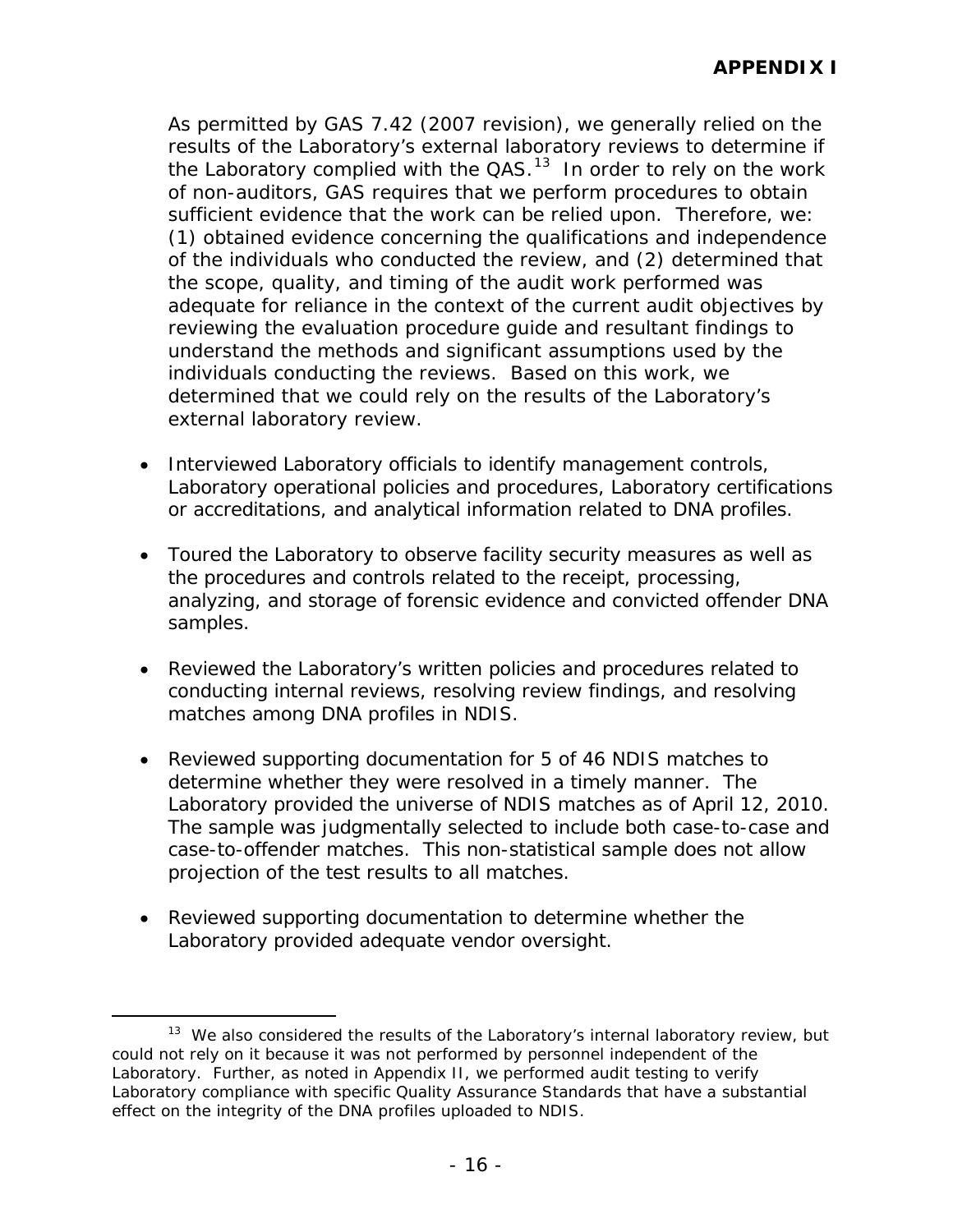- Reviewed the case files for selected forensic DNA profiles to determine if the profiles were developed in accordance with the Forensic QAS and were complete, accurate, and allowable for inclusion in NDIS.
- The NDIS Custodian, via the contractor used by the FBI to maintain NDIS and the CODIS software, provided a printout identifying the 740 STR forensic profiles the Laboratory had uploaded to NDIS as of March 25, 2010. We limited our review to a sample of 100 profiles. This sample size was determined judgmentally because preliminary audit work determined that risk was not unacceptably high.
- Using the judgmentally determined sample size, we randomly selected a representative sample of labels associated with specific profiles in our universe to reduce the effect of any patterns in the list of profiles provided to us. However, since the sample size was judgmentally determined, the results obtained from testing this limited sample of profiles may not be projected to the universe of profiles from which the sample was selected.

The objectives of our audit concerned the Laboratory's compliance with required standards and the related internal controls. Accordingly, we did not attach a separate statement on compliance with laws and regulations or a statement on internal controls to this report. See Appendix II for detailed information on our audit criteria.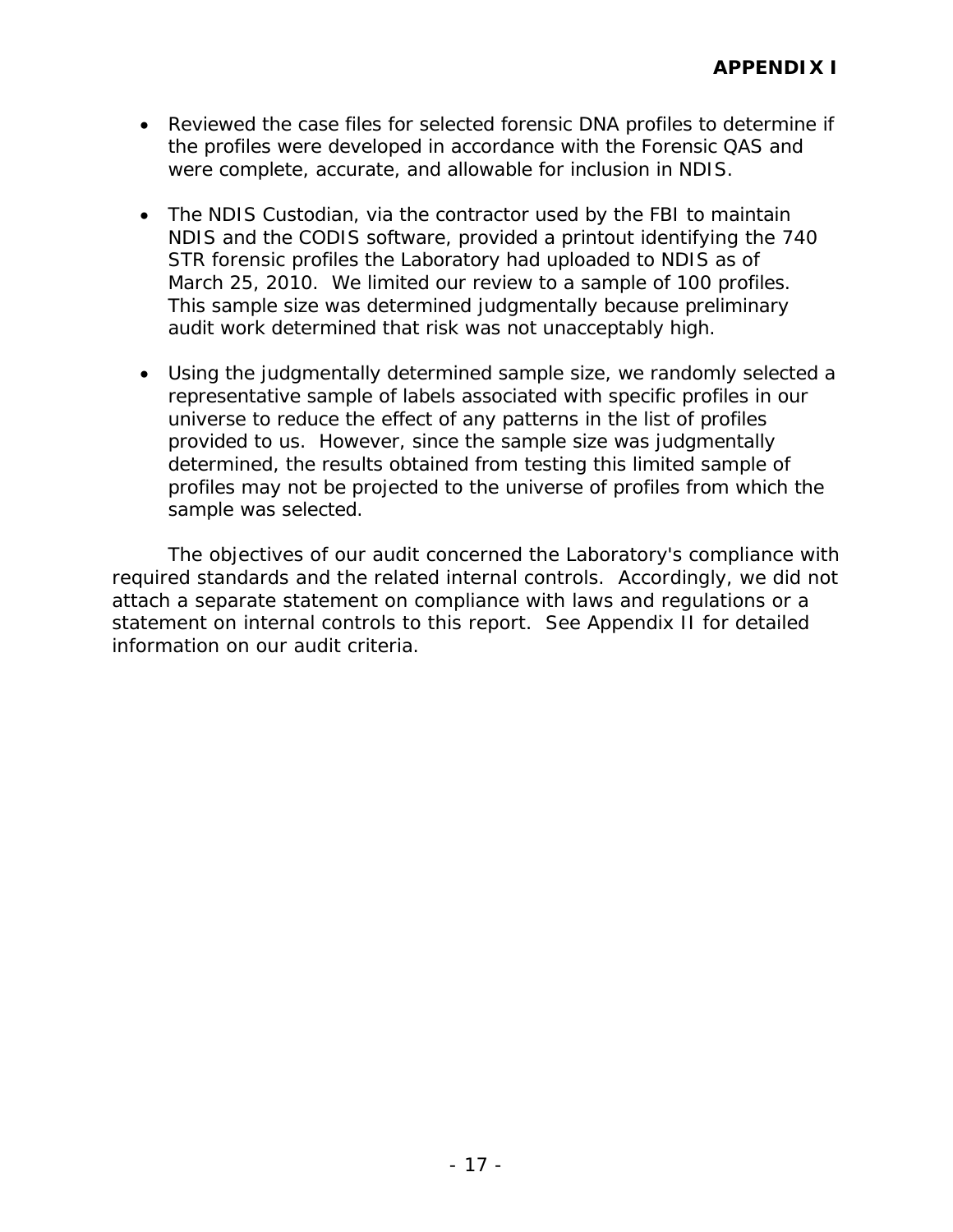# **AUDIT CRITERIA**

<span id="page-22-0"></span>In conducting our audit, we considered the NDIS participation requirements and the Quality Assurance Standards (QAS). However, we did not test for compliance with elements that were not applicable to the Laboratory. In addition, we established standards to test the completeness and accuracy of DNA profiles as well as the timely notification of DNA profile matches to law enforcement.

#### <span id="page-22-1"></span>**NDIS Participation Requirements**

The NDIS participation requirements, which consist of the Memorandum of Understanding (MOU) and the NDIS operational procedures, establish the responsibilities and obligations of laboratories that participate in NDIS. The MOU requires that NDIS participants comply with federal legislation and the QAS, as well as NDIS-specific requirements accompanying the MOU in the form of appendices. We focused our audit on specific sections of the following NDIS operational procedures.

- DNA Data Acceptance Standards
- DNA Data Accepted at NDIS
- Quality Assurance Standards (QAS) Audits
- NDIS DNA Autosearches
- Confirm an Interstate Candidate Match
- General Responsibilities
- Initiate and Maintain a Laboratory's Participation in NDIS
- Security Requirements
- CODIS Users
- CODIS Administrator Responsibilities
- Access to, and Disclosure of, DNA Records and Samples
- Upload of DNA Records
- Expunge a DNA Record

## <span id="page-22-2"></span>**Quality Assurance Standards**

The FBI issued two sets of Quality Assurance Standards (QAS): QAS for Forensic DNA Testing Laboratories, effective July 1, 2009 (Forensic QAS); and QAS for DNA Databasing Laboratories, effective July 1, 2009 (Offender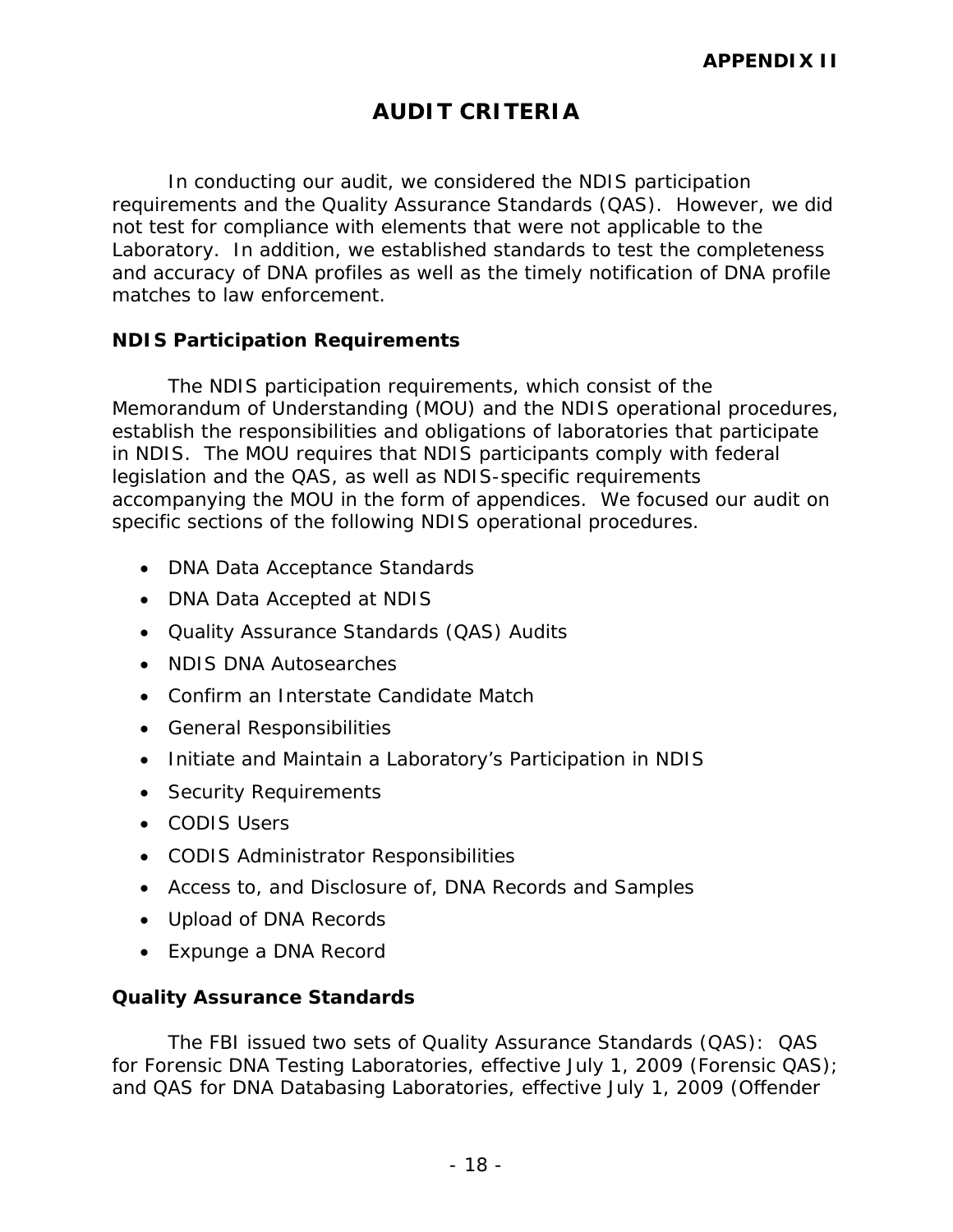QAS). The Forensic QAS and the Offender QAS describe the quality assurance requirements that the Laboratory should follow to ensure the quality and integrity of the data it produces.

For our audit, we generally relied on the reported results of the Laboratory's most recent annual external review to determine if the Laboratory was in compliance with the QAS. Additionally, we performed audit work to verify that the Laboratory was in compliance with the QAS listed below because they have a substantial effect on the integrity of the DNA profiles uploaded to NDIS.

- Facilities (Forensic QAS and Offender QAS 6.1): The laboratory shall have a facility that is designed to ensure the integrity of the analyses and the evidence.
- Evidence Control (Forensic QAS 7.1): The laboratory shall have and follow a documented evidence control system to ensure the integrity of physical evidence. Where possible, the laboratory shall retain or return a portion of the evidence sample or extract.
- Sample Control (Offender QAS 7.1): The laboratory shall have and follow a documented evidence control system to ensure the integrity of physical evidence.
- Analytical Procedures (Forensic QAS and Offender QAS 9.5): The laboratory shall monitor the analytical procedures using [appropriate] controls and standards.
- Review (Forensic QAS 12.1): The laboratory shall conduct administrative and technical reviews of all case files and reports to ensure conclusions and supporting data are reasonable and within the constraints of scientific knowledge.

(Offender QAS Standard 12.1): The laboratory shall have and follow written procedures for reviewing DNA records and DNA database information, including the resolution of database matches.

• [Reviews] (Forensic QAS and Offender QAS 15.1 and 15.2): The laboratory shall be audited annually in accordance with [the QAS]. The annual audits shall occur every calendar year and shall be at least 6 months and no more than 18 months apart.

At least once every 2 years, an external audit shall be conducted by an audit team comprised of qualified auditors from a second agency(ies)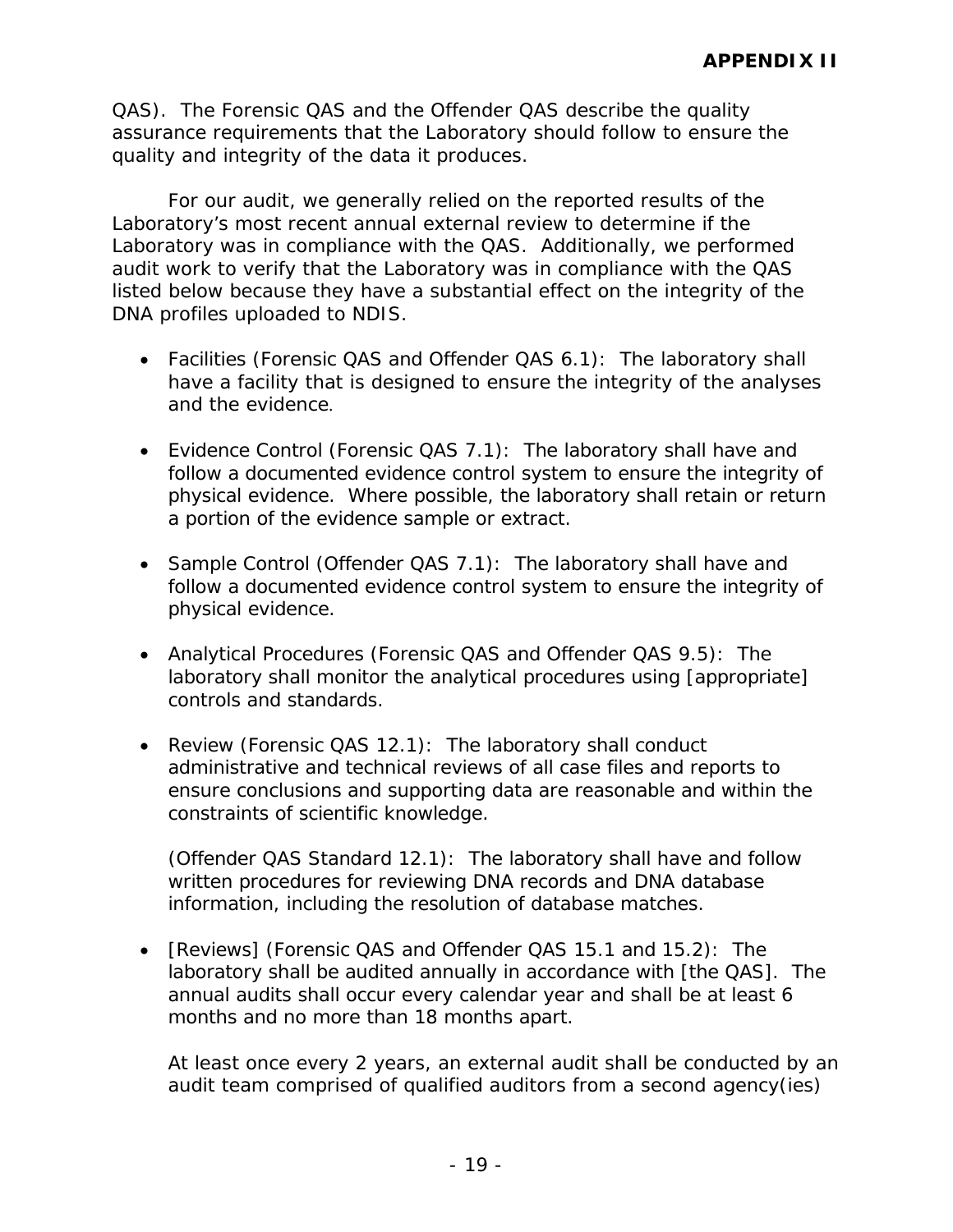and having at least one team member who is or has been previously qualified in the laboratory's current DNA technologies and platform.

• Outsourcing (Forensic QAS and Offender QAS Standard 17.1): A vendor laboratory performing forensic and database DNA analysis shall comply with these Standards and the accreditation requirements of federal law.

Forensic QAS 17.4: An NDIS participating laboratory shall have and follow a procedure to verify the integrity of the DNA data received through the performance of the technical review of DNA data from a vendor laboratory.

Offender QAS Standard 17.4: An NDIS participating laboratory shall have, follow and document appropriate quality assurance procedures to verify the integrity of the data received from the vendor laboratory including, but not limited to, the following: random reanalysis of database, known or casework reference samples; inclusion of quality control samples; performance of an on-site visit by an NDIS participating laboratory or multi-laboratory system outsourcing DNA sample(s) to a vendor laboratory or accepting ownership of DNA data from a vendor laboratory.

## <span id="page-24-0"></span>**Office of the Inspector General Standards**

We established standards to test the completeness and accuracy of DNA profiles as well as the timely notification of law enforcement when DNA profile matches occur in NDIS. Our standards are listed below.

- Completeness of DNA Profiles: A profile must include each value returned at each locus for which the analyst obtained results. Our rationale for this standard is that the probability of a false match among DNA profiles is reduced as the number of loci included in a profile increases. A false match would require the unnecessary use of laboratory resources to refute the match.
- Accuracy of DNA Profiles: The values at each locus of a profile must match those identified during analysis. Our rationale for this standard is that inaccurate profiles may: (1) preclude DNA profiles from being matched and, therefore, the potential to link convicted offenders to a crime or to link previously unrelated crimes to each other may be lost; or (2) result in a false match that would require the unnecessary use of laboratory resources to refute the match.
- Timely Notification of Law Enforcement When DNA Profile Matches Occur in NDIS: Laboratories should notify law enforcement personnel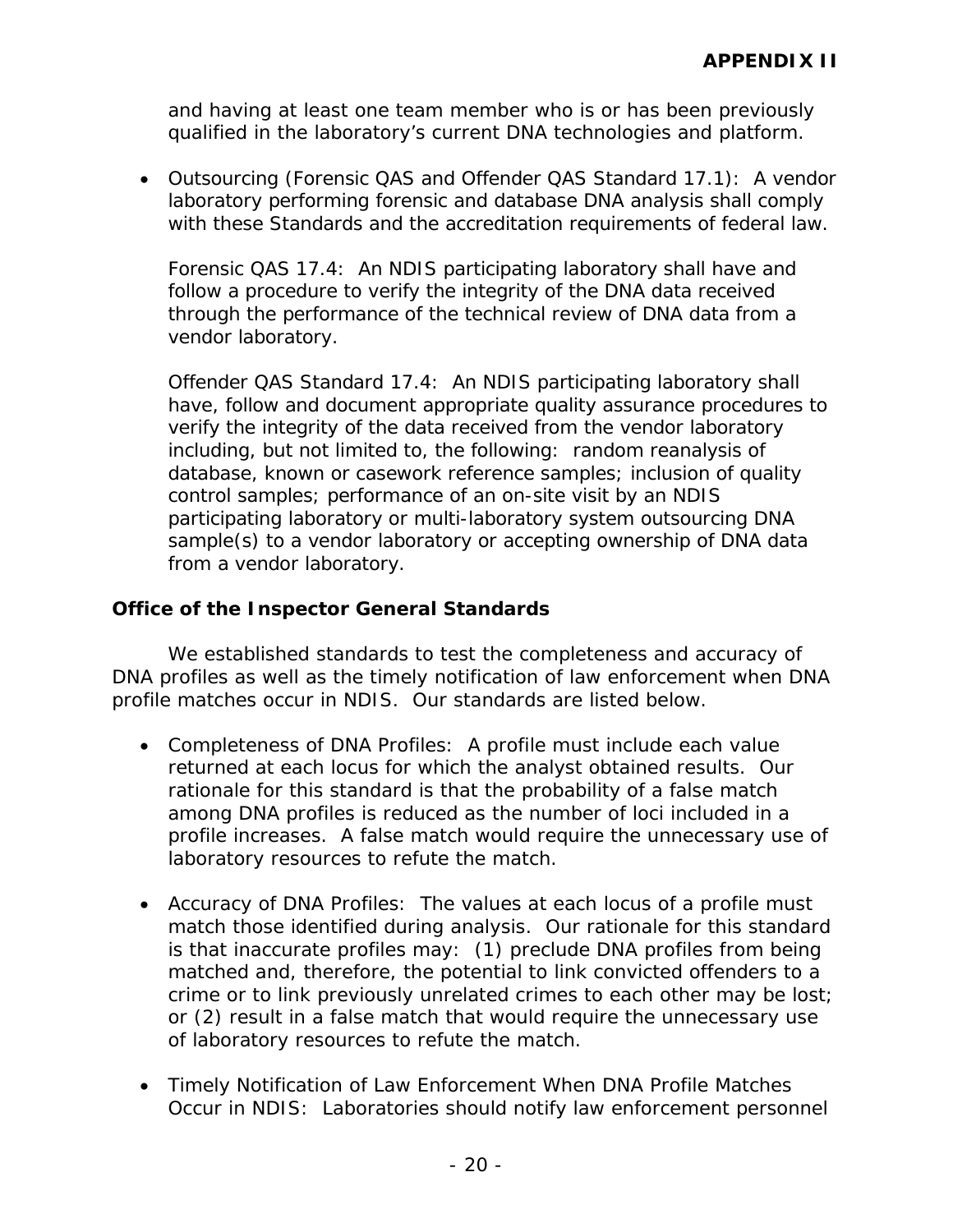of NDIS matches within 2 weeks of the match confirmation date, unless there are extenuating circumstances. Our rationale for this standard is that untimely notification of law enforcement personnel may result in the suspected perpetrator committing additional, and possibly more egregious crimes, if the individual is not deceased or already incarcerated for the commission of other crimes.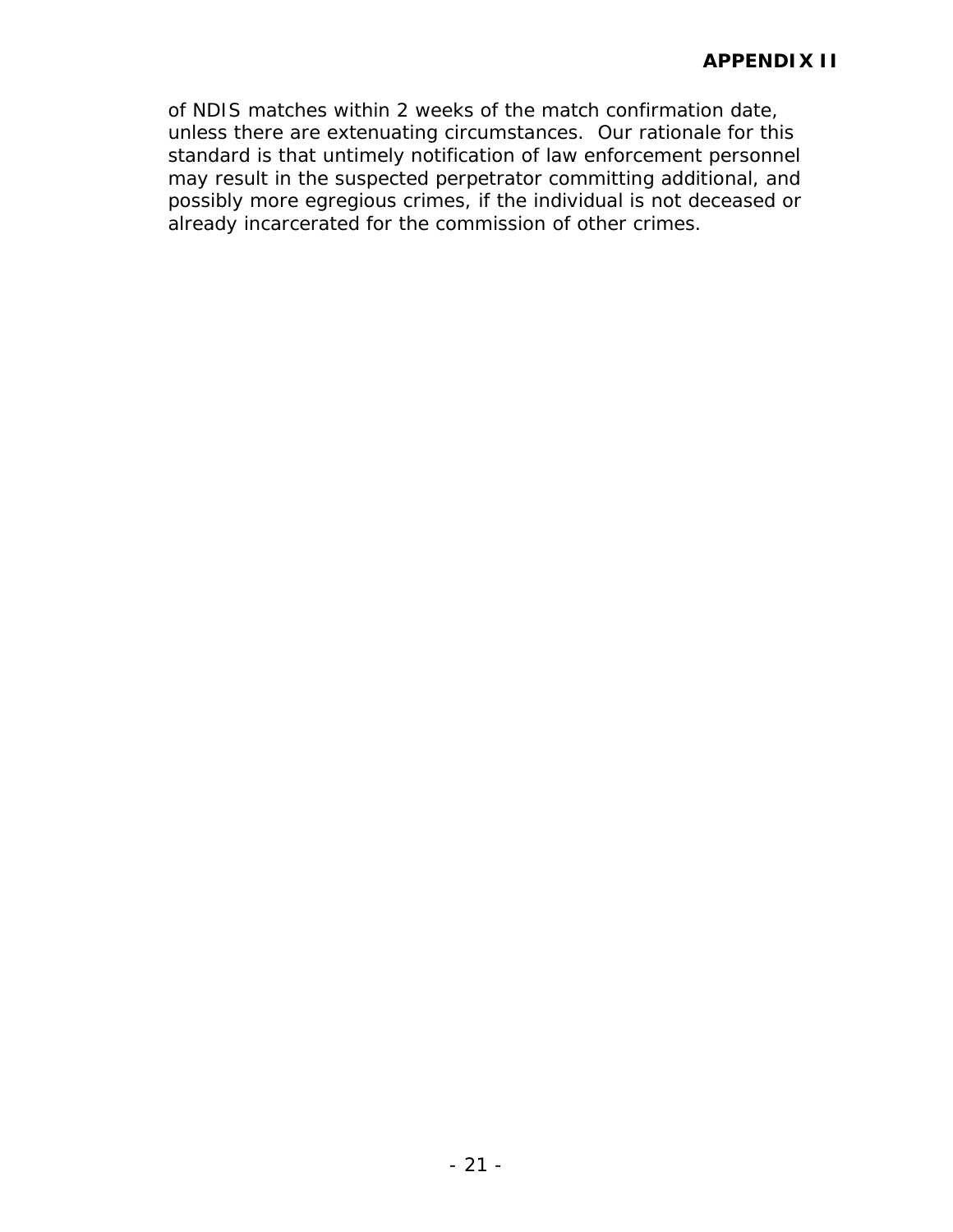#### **U.S. Department of Justice**

Federal Bureau of Investigation

Washington, D. C. 20535-0001

July 26, 2010

Mr. David M. Sheeren Regional Audit Manager Denver Regional Audit Office Office of the Inspector General 1120 Lincoln, Suite 1500 Denver, CO 80203

Dear Mr. Sheeren:

Your memorandum to Director Mueller forwarding the draft report of the audit conducted at the Houston Police Department Crime Laboratory, Houston, Texas (Laboratory) has been referred to me for response.

Your draft report contained one recommendation relating to the Laboratory's compliance with the FBI's Memorandum of Understanding and *Quality Assurance Standards for Forensic DNA Testing Laboratories* (QAS). As you noted in the draft report, compliance with the *QAS* and Memorandum of Understanding is required for forensic laboratories participating in NDIS. The CODIS Unit has reviewed your draft report and offers the following comments.

With respect to recommendation one relating to the FBI ensuring that an FBI-trained DNA auditor is on the audit team for all audits of the Laboratory, the FBI Quality Assurance Audit Document currently addresses this matter. Standard 15.3 requires "a self-verification by the auditor(s) to ensure that the auditor, or the auditing team, consists of appropriately qualified individuals. This certification should be obtained and documented prior to the beginning of the audit and maintained by the laboratory." Further, "[r]egardless of the audit (internal or external), it is the laboratory's responsibility to ensure...that there is at least one person who is a qualified auditor on the audit team." A qualified auditor is defined as "a current or previously qualified DNA analyst who has successfully completed the FBI DNA Auditor's training course."

The CODIS Unit has recognized that additional guidance was needed on the issue of physical security of CODIS servers and revised its procedure to ensure appropriate physical security for CODIS and NDIS. The physical security of the LDIS server is adequate provided that only authorized personnel have physical access to the server. Authorized personnel are those who are CODIS users in addition to other personnel approved by the Laboratory. If you require a copy of the revised NDIS Procedure, please contact the CODIS Unit.

Thank you for sharing the draft audit report with us. If you have any questions, please feel free to contact Jennifer Luttman, Chief of the CODIS Unit, at (703) 632-8315.

> Sincerely,  $\sqrt{s}$ Alice R. Isenberg Section Chief Biometrics Analysis Section FBI Laboratory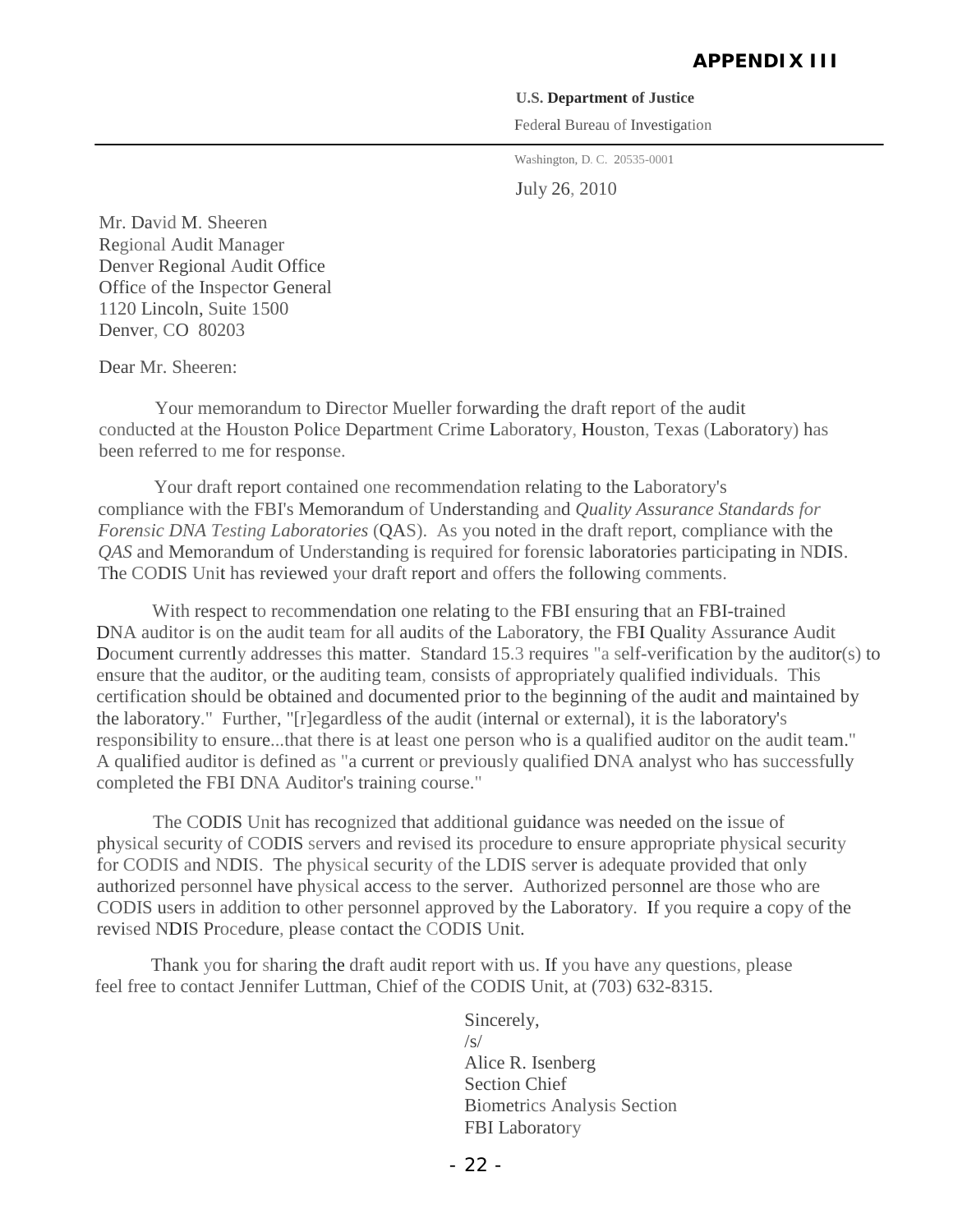# CITY OF HOUSTON

**Houston Police Department**

Annise D. Parker, Mayor 1200 Travis Houston, Texas 77002-6000 713/308-1600

CITY COUNCIL MEMBERS: Brenda Stardig Jarvis Johnson Anne Clutterbuck Wanda Adams Michael Sullivan Al Hoang Oliver Pennington Edward Gonzalez<br>James G. Rodriguez Stephen C. Costello Sue Lovell Melissa Noriega C. O. "Brad" Br James G. Rodriguez Stephen C. Costello Sue Lovell Melissa Noriega C. O. "Brad" Bradford Jolanda "Jo" Jones

July 13, 2010 **Charles A. McClelland, Jr. Chief of Police**

David M. Sheeren, Regional Audit Manager U.S. Department of Justice, Office of the Inspector General 1120 Lincoln Street, Suite 1500 Denver, Colorado 80203

Dear Mr. Sheeren:

We have reviewed the draft audit report on the Compliance with Standards Governing Combined DNA System Activities at the Houston Police Department Crime Laboratory attached to your correspondence dated June 25<sup>th</sup>, 2010.

We would like to first inform you that we appreciated XXXX and XXX professionalism and thoroughness during the audit process.

The following are comments regarding the results of the review noted on the Executive Summary:

#### **OIG Result**

With regard to the Laboratory's compliance with NDIS participation requirement, we found that the CODIS server was not properly secured. In response to this finding, the Laboratory installed a key lock and removed the wheels from a cabinet containing the server to make it less mobile.

#### **HPD Response/Clarification**

The CODIS server is located in the Forensic Biology Section on the  $26<sup>th</sup>$  Floor of 1200 Travis. The server is maintained in an area dedicated to the use of forensic biology. Access to this area is controlled via electronic badge access in addition to keyed locks. Only authorized individuals have been granted access to this area. The network connected to the CODIS server is also separate from the remainder of the building.

The CODIS server connects to a router located in the NIBIN work area of the Firearm Section on the 24<sup>th</sup> floor of 1200 Travis. This router connects the CODIS to a T1 line which is then routed out of the facility. The router is housed in a now-locked, non-portable cabinet. Like the CODIS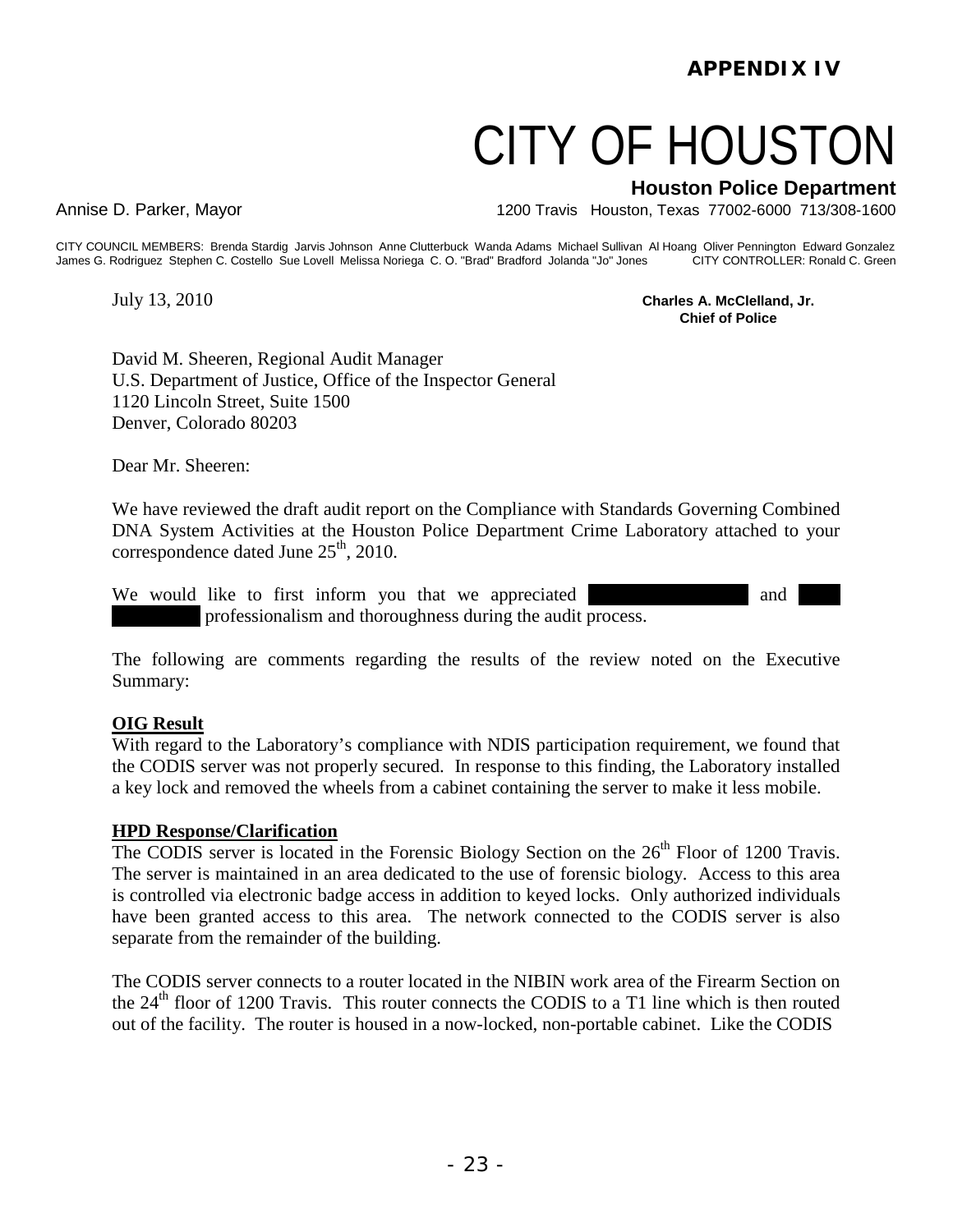server, this cabinet is also in a restricted area with access that is controlled by electronic badge access in addition to keyed locks.

#### **OIG Result**

We also found that the Laboratory did not have a policy to maintain personnel records for the required 10 years. In addition, the Laboratory revised its DNA Standard Operating Procedure manual to reflect the 10-year retention policy.

#### **HPD Response/Clarification**

The Department's policy is to retain "personnel" records permanently. The records reviewed during the audit included quality system files such as proficiency tests of staff. While the interim process will be to maintain the quality files for 10 years, our long term plan is to merge these files with personnel files for permanent storage.

#### **General Comments:**

Laboratory Information-Page 6 of OIG Report

"The Houston Police Department's Chief of Police requested deactivation from CODIS in March 2003 due to concerns about the quality of the analyses being performed. This situation was remedied by a change in Laboratory personnel, and the remaining staff underwent training."

#### **HPD Comment**

The situation was remedied by not only the replacement of staff conducting DNA testing but the replacement of the DNA Technical Leader and Lab Director. A comprehensive review and re-testing of previously tested DNA cases was conducted. In addition to implementing an extensive quality assurance program which included training of remaining staff, an independent review was conducted of some of the Biology Section's work dating back to 1980.

If you have any questions, please contact me at 713-308-2636.

Sincerely,

 $/S/$ Irma Rios, Director Crime Lab Division

ir:ir